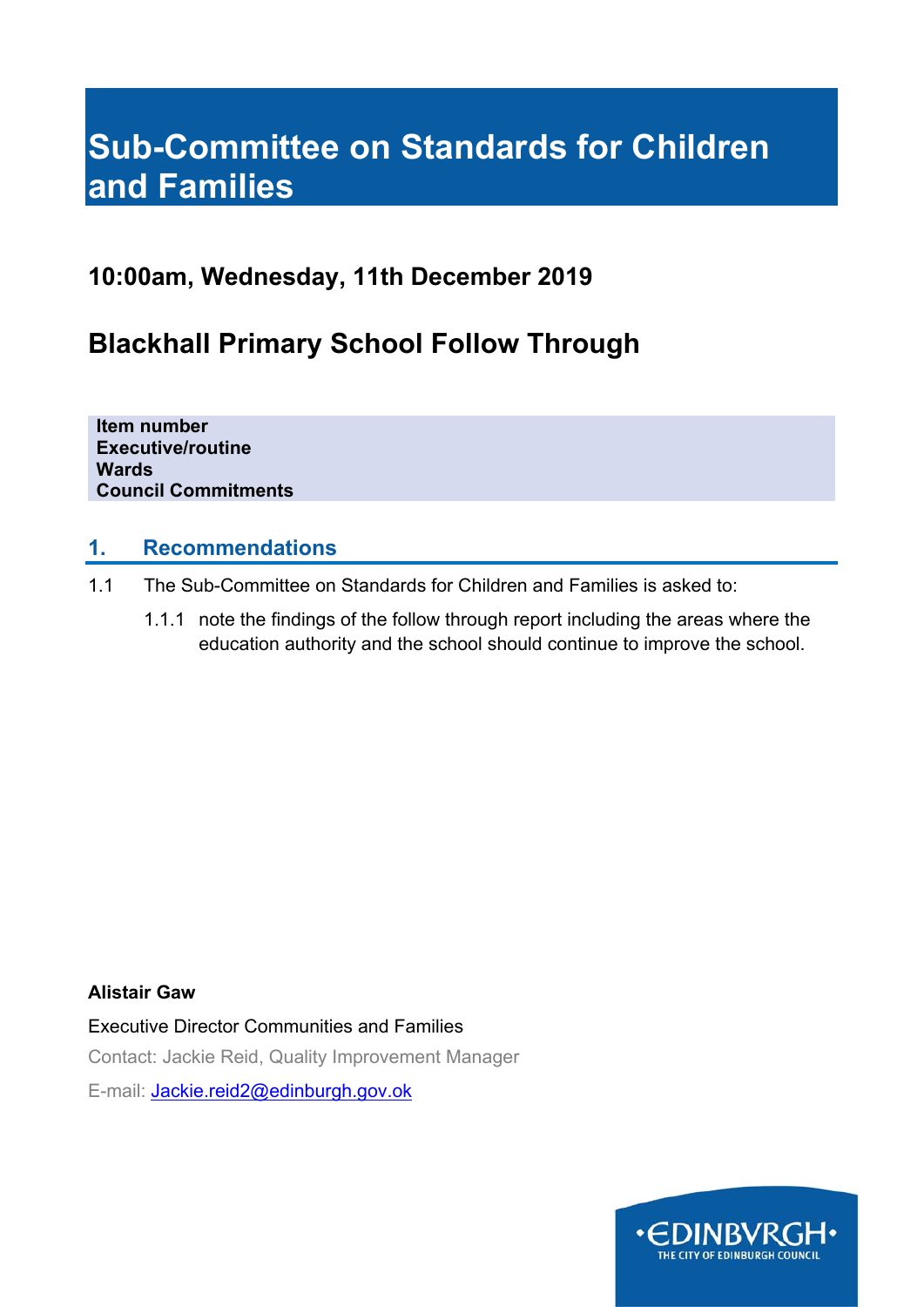**Report** 

# **Blackhall Primary Follow Through**

## **2. Executive Summary**

- 2.1 Education Scotland (ES), undertake an annual sample of inspections across Scotland (approximately 240 per year) covering nursery, primary, special and secondary schools. A letter to parents/carers on each inspection is published approximately three months after the inspection. On the basis of this letter the school with the support of the authority amends its improvement plan to take account of any agreed areas for improvement.
- 2.2 Inspectors usually revisit a school within a year of the publication of the letter where weak or unsatisfactory practice has been identified. For all other schools inspected the local authority will inform the parents about the progress made in improving the quality of education. City of Edinburgh Council visited Blackhall two years after the inspection to write a follow through report based on the progress and improvements made since the inspection.
- 2.3 Education Scotland letter and evaluations (Appendix 1) and the Summary of Inspection Findings (Appendix 2) advises the Sub-committee on the outcomes of the initial inspection.
- 2.4 CEC Follow Through (Appendix 3) advises the Sub-committee on the progress and improvements made since the inspection.

### **3. Background**

3.1 In August 2019, a team of Quality Improvement Education Officers, representing the primary sector, visited Blackhall Primary School. During their visit they engaged with focus groups of staff and children and they worked closely with the Head Teacher, her senior management team and all staff to evidence the progress and improvements which the school had made.

## **4. Main report**

- 4.1 The senior leadership team has worked hard to lead the development and improvement in areas highlighted in the inspection report.
- 4.2 The school recognises the need to further develop staff confidence in using the benchmarks across other curricular areas.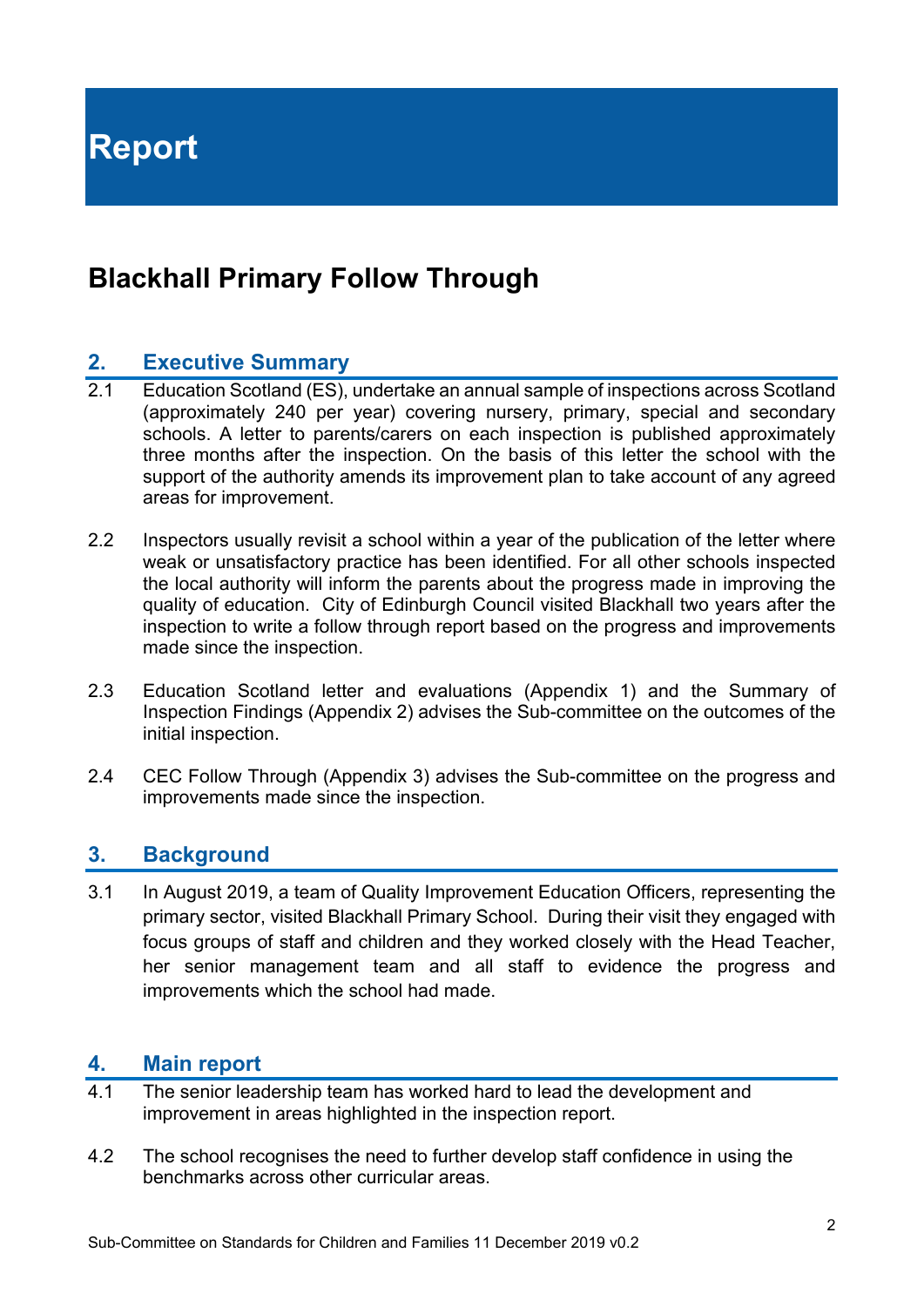- 4.3 As planned, the school should continue to develop a clear rationale for the curriculum based on the unique context of the school.
- 4.4. A clear shared vision for the school has been developed in consultation with staff, pupils and parents. This reflects the aspiration of the whole school community to improve outcomes for learners across the four contexts for learning.
- 4.5 All staff have been consulted on the development of a new curriculum rationale which will be underpinned by the shared values of the school community. Staff clearly understand how the curriculum should be shaped by the uniqueness of the setting.
- 4.6 The school is continuing to develop the wider curriculum to ensure creative and innovative approaches to learning and teaching. Staff are aware of the importance of developing skills for learning, life and work. They have identified skills linking to literacy and numeracy and have plans to develop this across the wider curriculum.
- 4.7 Continue to develop approaches to assessing, monitoring and tracking of children's progress in order to improve pace and challenge in children's learning.
- 4.8 The school has worked hard to develop their approaches to planning, monitoring and assessing children's learning. The approach used has been collaborative, with staff across levels working together and sharing, through professional dialogue discussions around pedagogy and assessment approaches
- 4.9 Staff are confident about the progress their learners are making and plan in a targeted way to meet the specific needs of both individuals and groups of learners.
- 4.10 Staff are planning more effectively for challenge using open ended tasks. They have engaged with the benchmarks and use these to support both planning for assessment and to ensure where appropriate, children are being challenged within the next Curriculum for Excellence level. Children are encouraged to challenge themselves and apply their learning in different contexts.
- 4.11 Staff are engaging with attainment data and use this to inform their practice. They are aware of the attainment and achievement gap in their class.
- 4.12 All staff have engaged in practitioner enquiry focusing on pedagogy. This has enabled them to reflect on their practice and make improvements based on their research and professional dialogue.
- 4.13 The Quality Improvement Education team found that Blackhall Primary had made good progress in the two areas highlighted by Education Scotland in May 2017. The QIEO for the school will continue to work with the Head teacher to support and challenge progress across the school and this will continue to be reported to parents through the Standards and Quality report at the end of each session.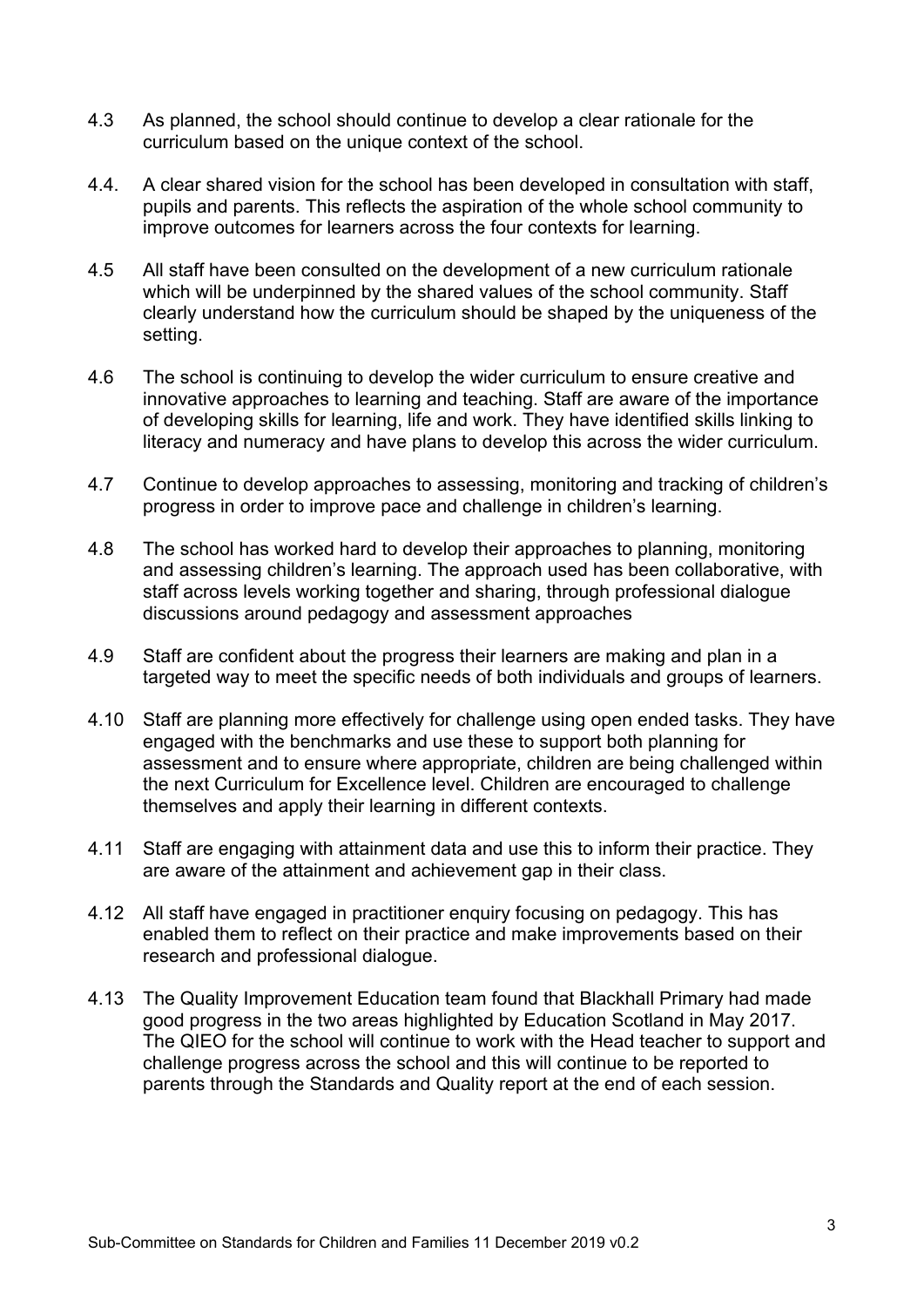# **5. Next Steps**

- 5.1 City of Edinburgh Education Officers will continue to support and challenge progress across the school.
- 5.2 The Head teacher will continue to be part of the Leadership Learning Partnership with groups of HTs across the City to ensure robust analysis of learning and teaching across the school.

## **6. Financial impact**

6.1 There are no financial implications contained in the Follow Through report.

## **7. Stakeholder/Community Impact**

- 7.1 CEC team engaged with focus groups of teaching staff, support staff and pupils during the follow through process.
- 7.2 There are considered to be no infringements on the right of the child.
- 7.3 Tracking of pupil performance by gender and Black Minority Ethnic (BME) is undertaken at school level and there are no adverse impacts.

### **8. Background reading/external references**

8.1 N/A

### **9. Appendices**

- 9.1 Appendix 1 Education Scotland letter
- 9.2 Appendix 2 Summary of Inspection Findings
- 9.3 Appendix 3 Follow Through Report on progress and improvements made since the inspection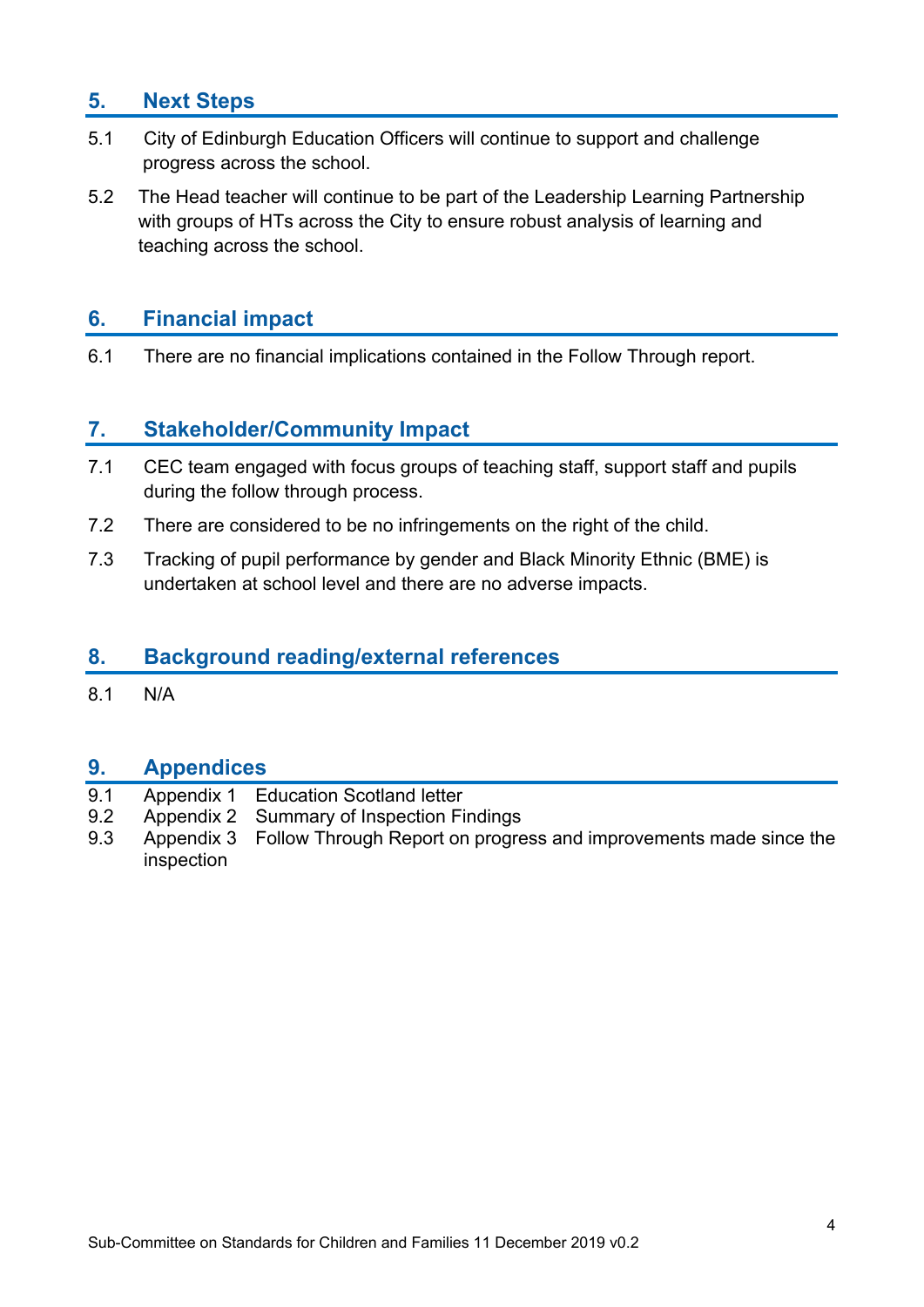

22 August 2017

Dear Parent/Carer

In May 2017 a team of inspectors from Education Scotland visited Blackhall Primary School. During our visit, we talked to parents/carers and young people and worked closely with the headteacher and staff. We gathered evidence to evaluate the quality of leadership and management, learning provision and children's successes and achievements.

The inspection team found the following strengths in the school's work:

- Articulate, confident and happy children who thrive in the nurturing environment provided by staff. Children are enthusiastic, motivated and respond well to opportunities provided by the school.
- The effective leadership of the acting headteacher, together with the teamwork of the enthusiastic staff in securing school improvement and positive outcomes for children.
- The strong partnerships with parents, partners and the wider community to create an enriching learning environment for children.
- The inclusive approach in how the school promotes children's wellbeing, rights and resilience.
- Recently-introduced approaches to the development of literacy skills.

The following areas for improvement were identified and discussed with the headteacher and a representative from The City of Edinburgh Council:

- As planned, the school should continue to develop a clear rationale for the curriculum based on the unique context of the school.
- Continue to develop approaches to assessing, monitoring and tracking of children's progress in order to improve pace and challenge in children's learning.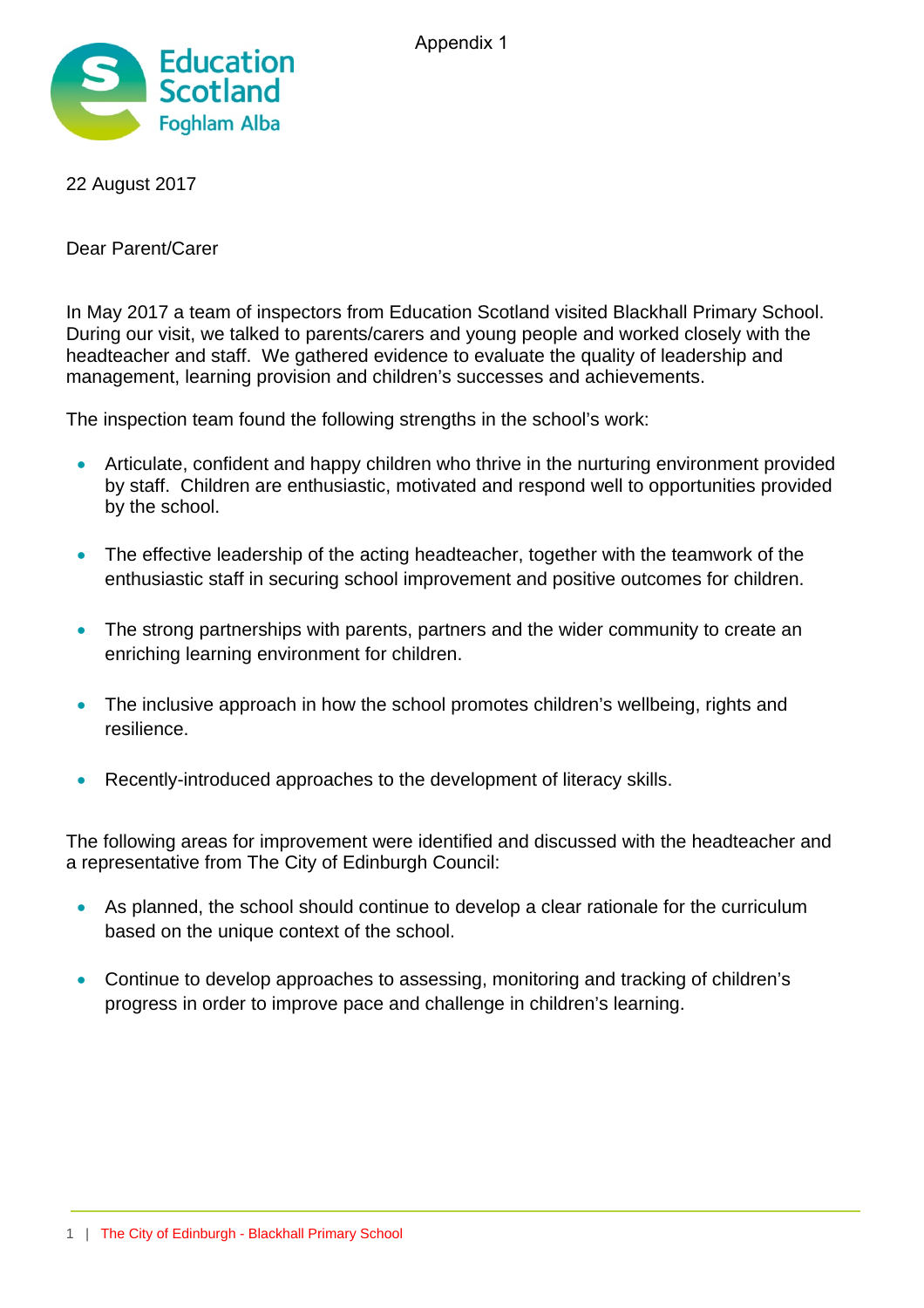**Quality indicators help schools, education authorities and inspectors to judge what is good and what needs to be improved in the work of the school.** You can find these quality indicators in the publication *How good is our school<sup>1</sup> ?* Following the inspection of each school, the Scottish Government gathers evaluations of three important quality indicators to keep track of how well all Scottish schools are doing.

# Here are Education Scotland's evaluations for Blackhall Primary School

| <b>Leadership of Change</b>                | very good |
|--------------------------------------------|-----------|
| Learning, teaching and assessment          | good      |
| <b>Raising attainment and achievement</b>  | very good |
| Ensuring wellbeing, equality and inclusion | very good |

The letter and more detailed summarised inspection findings will be available on the Education Scotland website at; **https://education.gov.scot/inspection-reports/edinburghcity/5521122**

### **What happens next?**

We are confident that the school has the capacity to continue to improve and so we will make no more visits in connection with this inspection. The City of Edinburgh Council will inform parents/carers about the school's progress as part of its arrangements for reporting on the quality of its schools.

**Alan Urquhart** HM Inspector

 $\overline{a}$ 

<sup>&</sup>lt;sup>1</sup> How good is our school? ( $4<sup>th</sup>$  Edition) 2015 How good is our school? (fourth edition)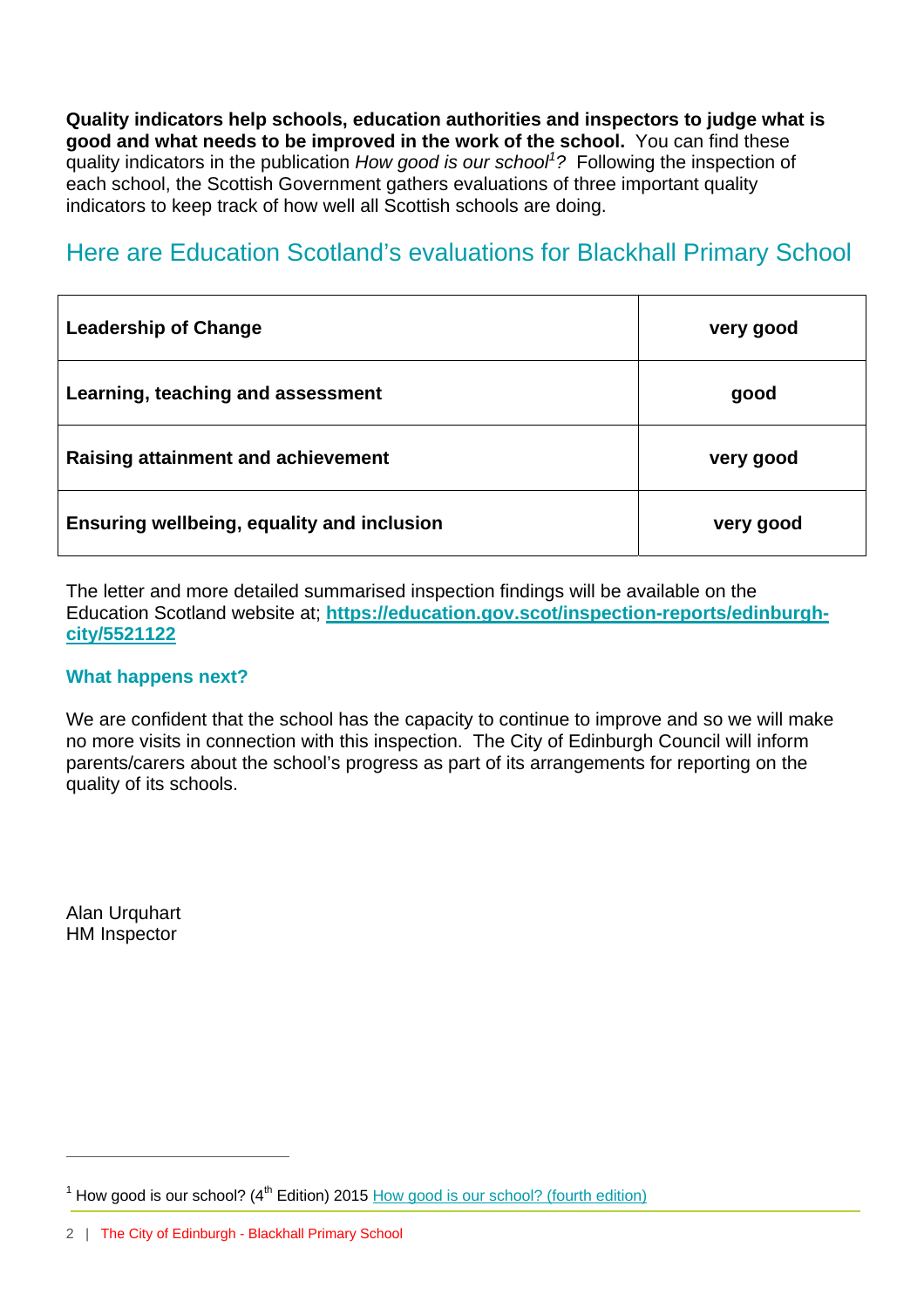If you would like to receive this report in a different format, for example, in a translation please contact the administration team on the telephone number below and we will let you know what is available.

If you want to give us feedback or make a complaint about our work, please contact us by e-mail: complaints@educationscotland.gsi.gov.uk, or telephone us on the number below, or write to us addressing your letter to

#### **The Complaints Manager Education Scotland**

Denholm House Almondvale Business Park Almondvale Way Livingston EH54 6GA

**T** +44 (0)131 244 4330

**E** enquiries@educationscotland.gsi.gov.uk

#### **www.educationscotland.gov.scot**

© Crown Copyright, 2017

You may re-use this information (excluding images and logos) free of charge in any format or medium, under the terms of the Open Government Licence providing that it is reproduced accurately and not in a misleading context. The material must be acknowledged as Education Scotland copyright and the document title specified.

To view this licence, visit http://nationalarchives.gov.uk/doc/open-government-licence or email: psi@nationalarchives.gsi.gov.uk

Where we have identified any third party copyright information you will need to obtain permission from the copyright holders concerned.

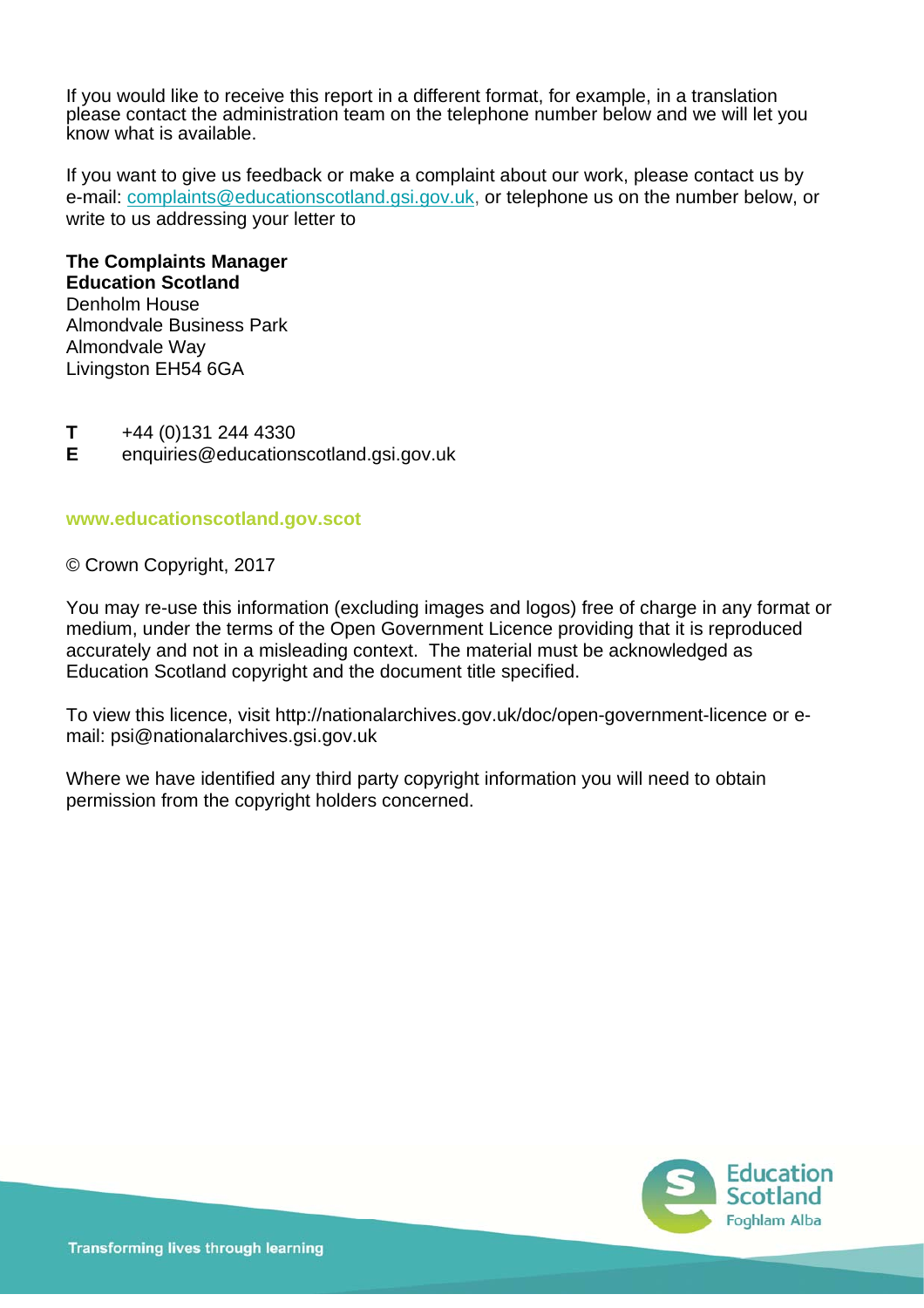Appendix 2



# **Summaris ins spe ect tio 2**<br>**2**<br>**2**<br>**2**<br>**2**<br>**2**<br>**2**<br>**2**<br>**2**<br>**7** sed<br>n findings

# **Blackhall Primary School**

**The City of Edinburgh Council** 

**SEED No: 55 521122**

**08 Sep ptembe er 2017**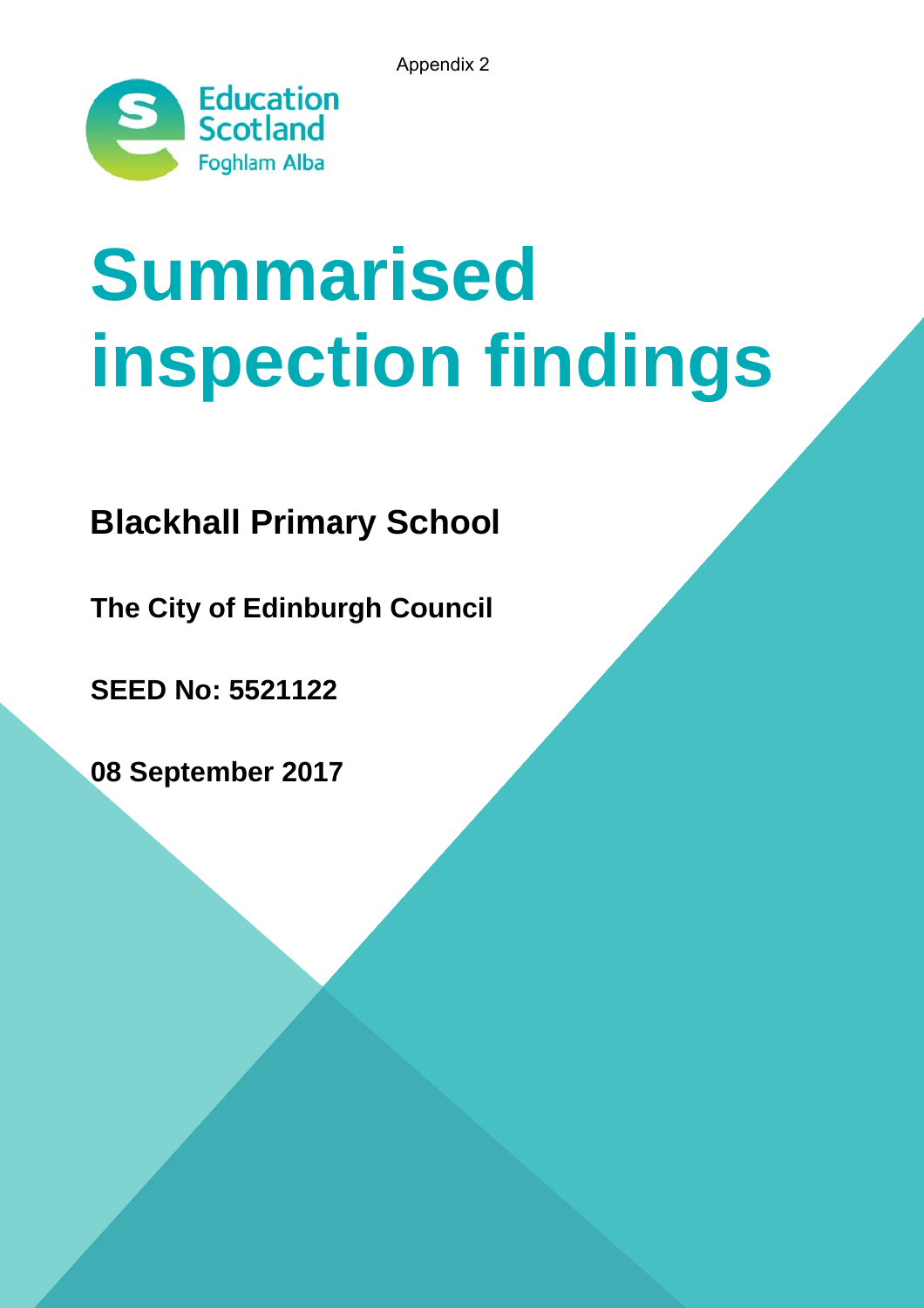**Attendance is generally above the national average 97.2%. In February 2016 2.8% (Decile 9) per cent of pupils were registered for free school meals In September 2015 2 per cent of pupils live in 20% most deprived datazones in Scotland In September 2015 the school reported that 2.2 per cent of pupils had additional support needs** 

#### **Key contextual information**

Blackhall Primary School is a non-denominational school which serves the community of Blackhall in the northwest of Edinburgh. The school has a close working relationship with The Royal High School and the three other associated primary schools (Clermiston, Cramond and Davidsons Mains), the Blackhall partnership nursery and St Columba's Church.

At the time of the inspection the roll was 450, operating in 16 classes. The school roll has increased considerably in recent years.

The school currently has an acting headteacher who is one of the substantive depute headteachers. The substantive Headteacher is currently on secondment, until May 2018.

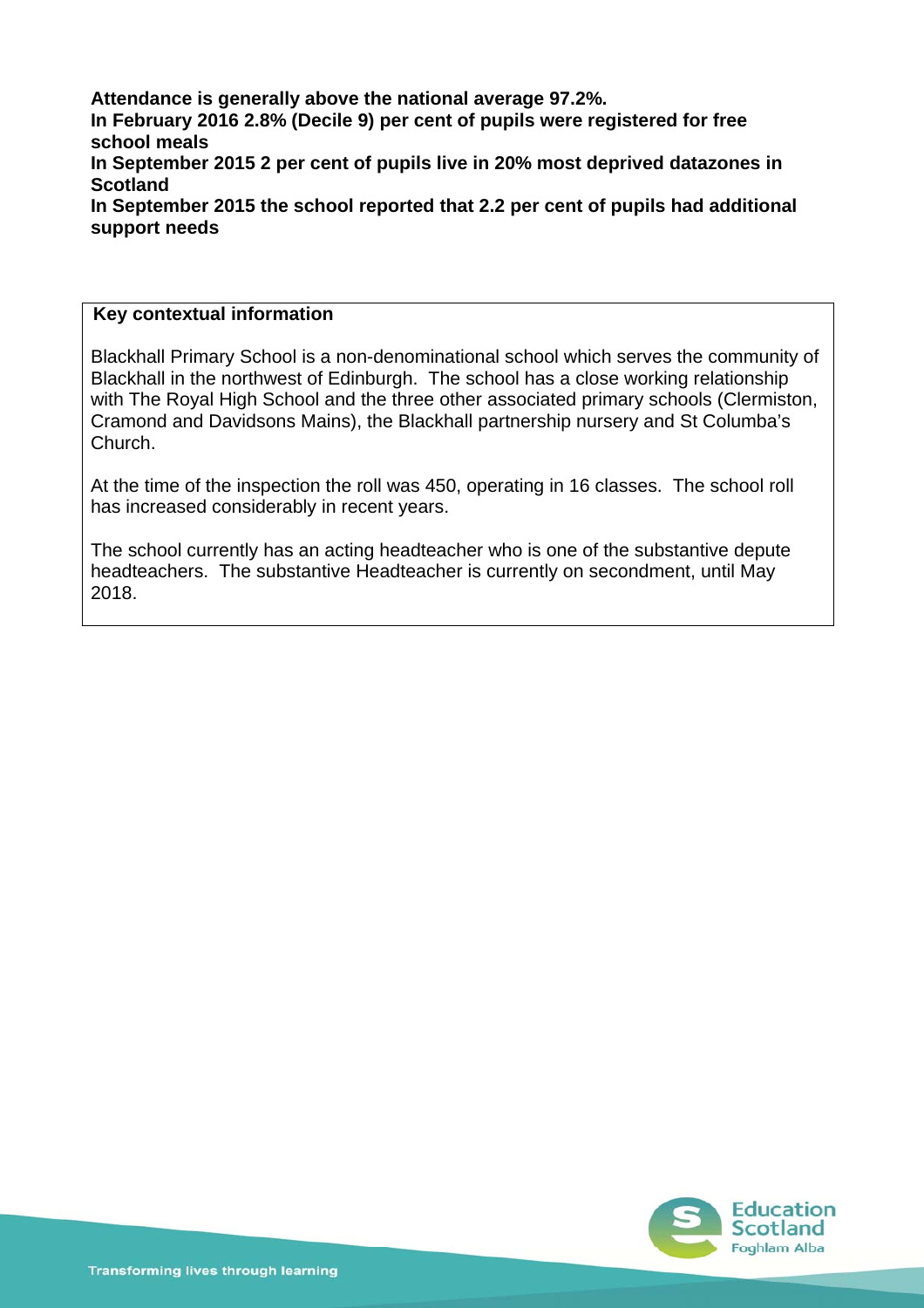#### **1.3 Leadership of change very good very good**

This indicator focuses on collaborative leadership at all levels to develop a shared vision for change and improvement which is meaningful and relevant to the context of the school within its community. Planning for continuous improvement should be evidence-based and linked to effective self-evaluation. Senior leaders should ensure the need for change is well understood and that the pace of change is appropriate to ensure the desired positive impact for learners. The themes are:

- *Developing a shared vision, values and aims relevant to the school and its community*
- *Strategic planning for continuous improvement*
- *Implementing improvement and change*
- Since her appointment in August, the acting headteacher has demonstrated clear, strategic leadership and managed the pace of change well. She is a positive role model for staff and children and has been the driver of many aspects of school improvement, encouraging collective responsibility and ownership of agreed change. She has built on the successes made by the substantive headteacher. She has shown commitment to developing staff and teamwork. As a result, there is clear evidence of effective teamwork across the school.
- Senior leaders have empowered and encouraged staff to become involved in identifying the school's strengths and development needs and as a result staff are increasingly taking responsibility and ownership in leading aspects of school improvement. In particular, development work in literacy is of a high quality and in due course will lead to higher attainment. They should now build on this practice to fully embed a culture of distributive leadership throughout the school.
- There is a clear understanding of what the focus is for school improvement with continual evaluation of impact of the changes through the 'Rolling Log of Evidence'. The staff team have a good understanding of the context of Blackhall School and are engaged in addressing the relevant areas for development, for example, challenging the most able learners. All staff are committed to ensuring high standards for all the children in the school.
- Staff, parents and children have worked collaboratively to review and develop the school's vision, values and aims. Senior leaders and staff should now enable children to develop a greater understanding of how they can apply these to help them improve as learners and develop skills for life, learning and work.
- The school should take forward its plans to further develop its vision, values and aims embedding them into the core of the curriculum rationale.
- Priorities for improvement are identified using a range of evidence which includes attainment information, observation of learning and teaching, shared classroom experiences, cluster moderation, tracking and monitoring meetings, self-evaluation using the National Improvement Framework (NIF) and seeking the views of other stakeholders.
- Senior leaders and staff across the school should use information from

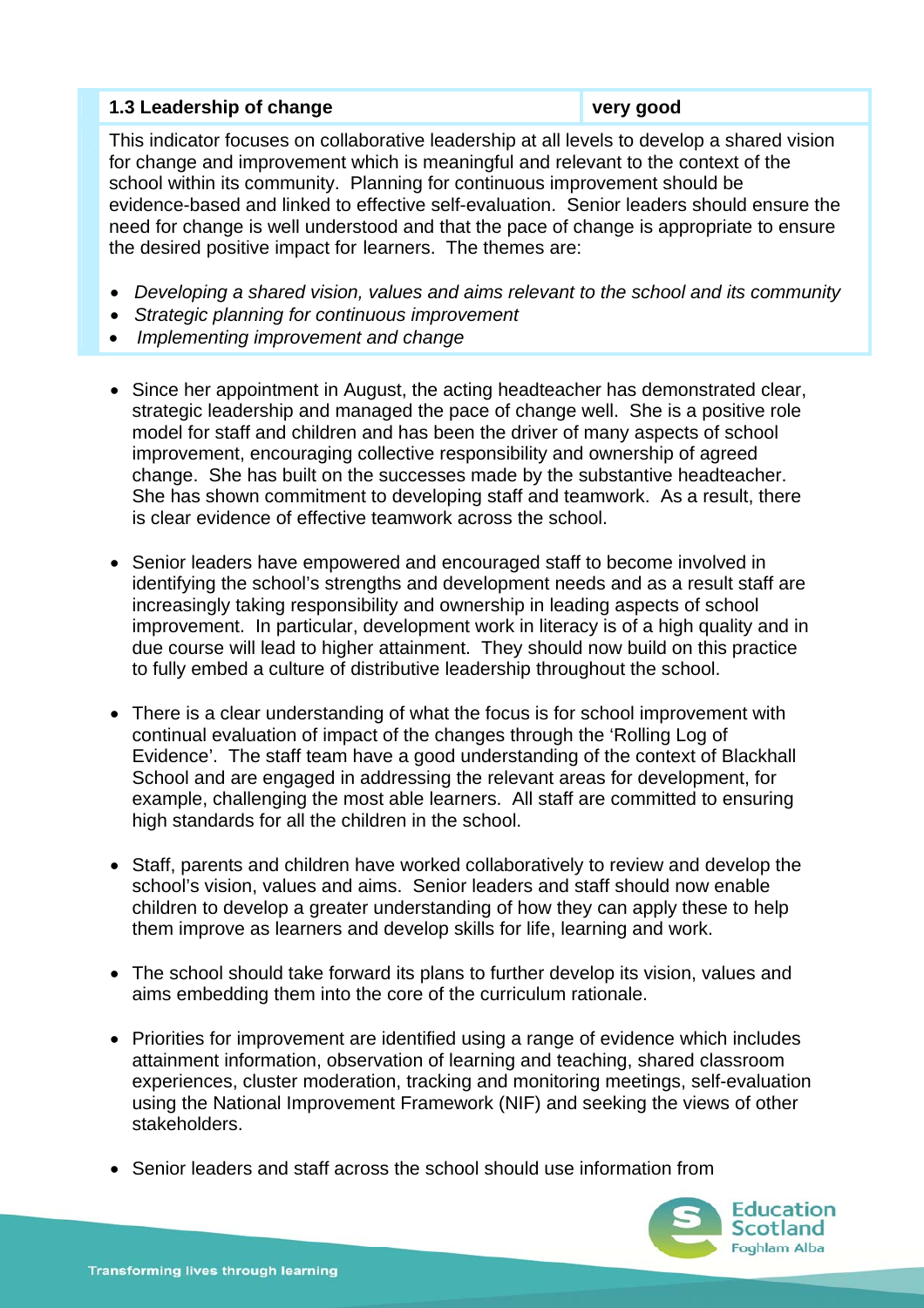observation of learning and teaching and shared classroom experiences to further develop a shared understanding of good practice and areas for improvement related to learning, teaching and assessment. This could be further developed by a more outward looking approach to school improvement.

- All staff are involved in the process of change and in evaluating the impact of improvements. There is a clear plan in place setting out the school's priorities for improvement and to manage the pace of change. The 'Rolling Log of Evidence' is used well by staff to record collaborative approaches, evidence of progress and actions and impact of changes.
- Staff feel confident to suggest new ideas and feel that they can be creative and innovative and that they will be supported by senior leaders to take their ideas forward. There is an effective professional review and development (PRD) process within the school which is linked to the GTCS standards. Staff are encouraged and supported well to participate in career-long professional learning linked to career aspirations and professional update. This could be further enhanced by all staff becoming more involved in focused practitioner and collaborative enquiry.
- The school has achieved success in involving children in contributing to school improvement. For example, they are involved in a range of groups and committees across the school. The involvement of all children is ensured through the weekly 'Bingo Ball' consultation. Almost all children across the school feel that they have a say in making the school better.
- Senior leaders are establishing effective approaches to monitor the work of the school and track children's progress. For example, a full year 'Tracking and Monitoring' calendar is in place and the senior leaders meet termly with staff to review children's progress. There is however still scope to ensure these approaches are consistently rigorous to ensure effective and timely interventions to support all children's learning. Senior leaders could increase the frequency of tracking and monitoring meetings to ensure appropriate progress for all learners. The school should build on the positive approach being taken to monitoring with other schools within the cluster.

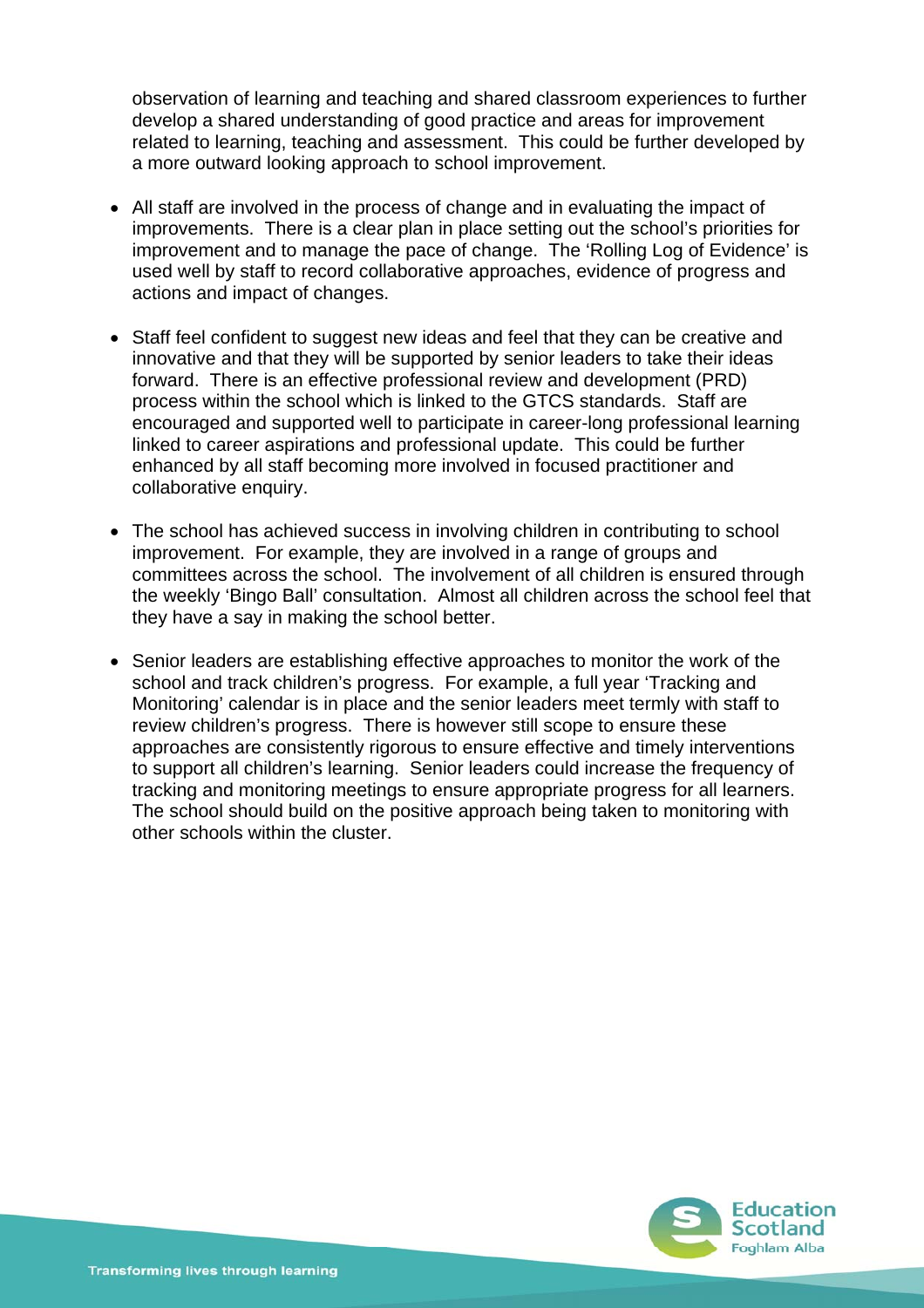#### **2.3 Learning, teaching and assessment good**

This indicator focuses on ensuring high-quality learning experiences for all children and young people. It highlights the importance of highly-skilled staff who work with children, young people and others to ensure learning is motivating and meaningful. Effective use of assessment by staff and learners ensures children and young people maximise their successes and achievements. The themes are:

- *Learning and engagement*
- *Quality of teaching*
- *Effective use of assessment*
- *Planning, tracking and monitoring*
- Overall, the quality of learning and teaching across the school is good with aspects of very good in many parts of the school. Across the school there is a very positive and engaging environment for learning. Relationships between staff and children are positive and nurturing. Overall, children's behaviour is exemplary.
- Through a range of engaging, active learning opportunities across the curriculum, children frequently work collaboratively in pairs and small groups. They are fully involved in what they are asked to do, highly motivated and enjoy their learning. For example, P7 use published bus timetable to plan bus routes and at P5 children use the local estate agent to reflect on the use of persuasive language. In P4 children work well together to record personal bests in athletics. There is scope to build on this good practice and ensure a greater consistency in approaches to how children lead their own learning. Recent approaches to providing greater challenge, for example, 'mild, spicy, hot challenges' could be applied more consistently across the school within an increased shared staff understanding of how this approach adds best value to children's learning.
- Children are keen to share what they have learned with one another and they are confident when talking about their tasks and activities. As a result of these regular opportunities to talk about their learning, children are becoming more confident in discussing what they have done well and what they need to improve. This is enhanced further through, for example, weekly learning conversations and target setting. Whilst children are involved in using learning journeys there is scope to develop a greater consistency across all classes in how they are used. This could build on what children bring from associated nurseries and ensure a greater consistency in approaches across the early level.
- In a few lessons, staff need to plan more effectively and provide an appropriate level of challenge for individuals and groups within the class to ensure that the learning activities are well-matched to the needs of all learners.
- Pupil voice has been strengthened with the introduction of the 'Bingo Ball' initiative which ensures every child has a say in shaping improvements in the school. Learning through outdoor activities, including work with Earth Calling, STEM lessons and organising ECO, Christmas and Curriculum Fairs is providing children with a range of contexts to develop and consolidate knowledge and learn new skills. Staff should ensure learning through play is both purposeful and

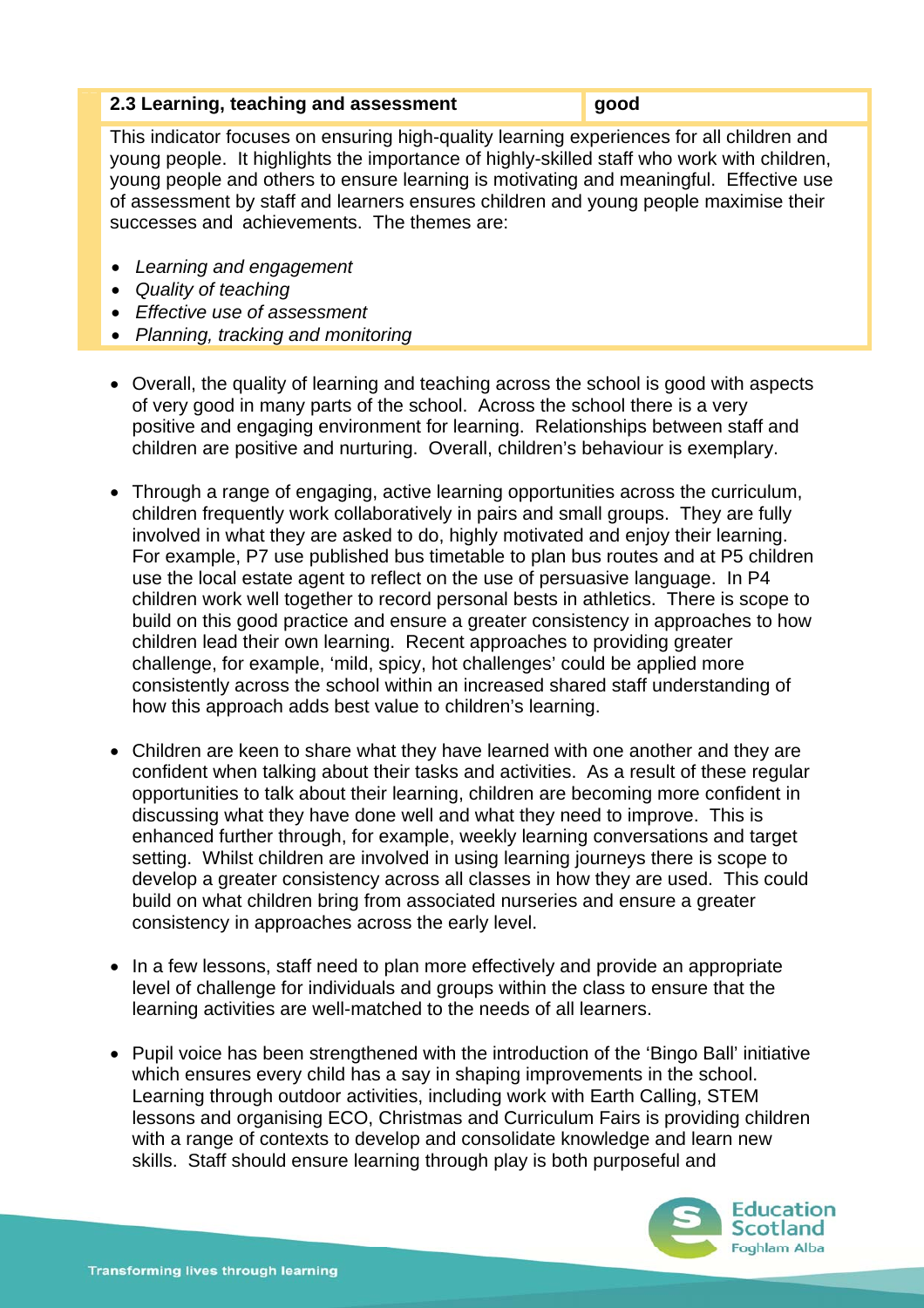challenging. Staff are identifying appropriate opportunities to use the Wonder Woods to support learning objectives in health and wellbeing. Children are now identifying and reflecting on the skills for learning, work and life with visits from parents helping them make connections to future careers.

- Classes make a weekly visit to the Information Technology (IT) suite and new digital technology has recently been introduced. However there is scope to improve the use of digital technologies to enhance learning further across all stages of the school.
- In almost all classes, there is evidence of a variety of teaching approaches including active learning, whole class lessons, group and paired work, independent learning and the use of games. Most of the learning environments are stimulating and display a good variety of children's work across the curriculum which supports children in their learning. Good practice should now be shared to ensure consistency across the school.
- Overall staff provide clear explanations during their teaching. In almost all lessons observed, teachers shared learning intentions and as a result children are clear on the purpose of their learning. In the best lessons, these learning intentions lead on to useful plenary sessions. There is scope to involve children more in generating 'Steps To Success' and ensuring these are more closely matched to the intended learning within lessons.
- Most teachers use questioning to good effect to check understanding and build on prior learning. In the best observed lessons, staff use well considered questions to scaffold and extend learning. Staff across the school should now share the good practice observed at the upper stages to ensure higher order questioning is developed more consistently.
- In most classes, children are provided with a range of oral and written feedback. In a few classes, children receive high-quality written feedback to identify their achievements and their next steps in learning. All staff should further develop their skills in providing more evaluative feedback to help pupils understand how they are progressing and what they need to do to improve.
- Across all stages in the school, staff use assessment for learning strategies well which helps children understand what they are trying to learn and what is expected of them. Recent work in the development of the school's initiative in creating a 'Learner's Toolkit' is providing clearer guidance across the school. This should now be tailored to suit the needs of individual classes. In the best lessons observed, approaches such as self and peer assessment are enabling children to reflect on, and evaluate, their own learning. Staff use the information gathered to monitor how well children understand their learning. There now needs to be a clearer focus on using assessment from day to day learning and teaching to plan well-timed interventions and next steps for individuals and groups to support or extend learning.
- A range of standardised assessments and on-going teacher professional judgement are used to inform attainment. Teachers should now, as planned,

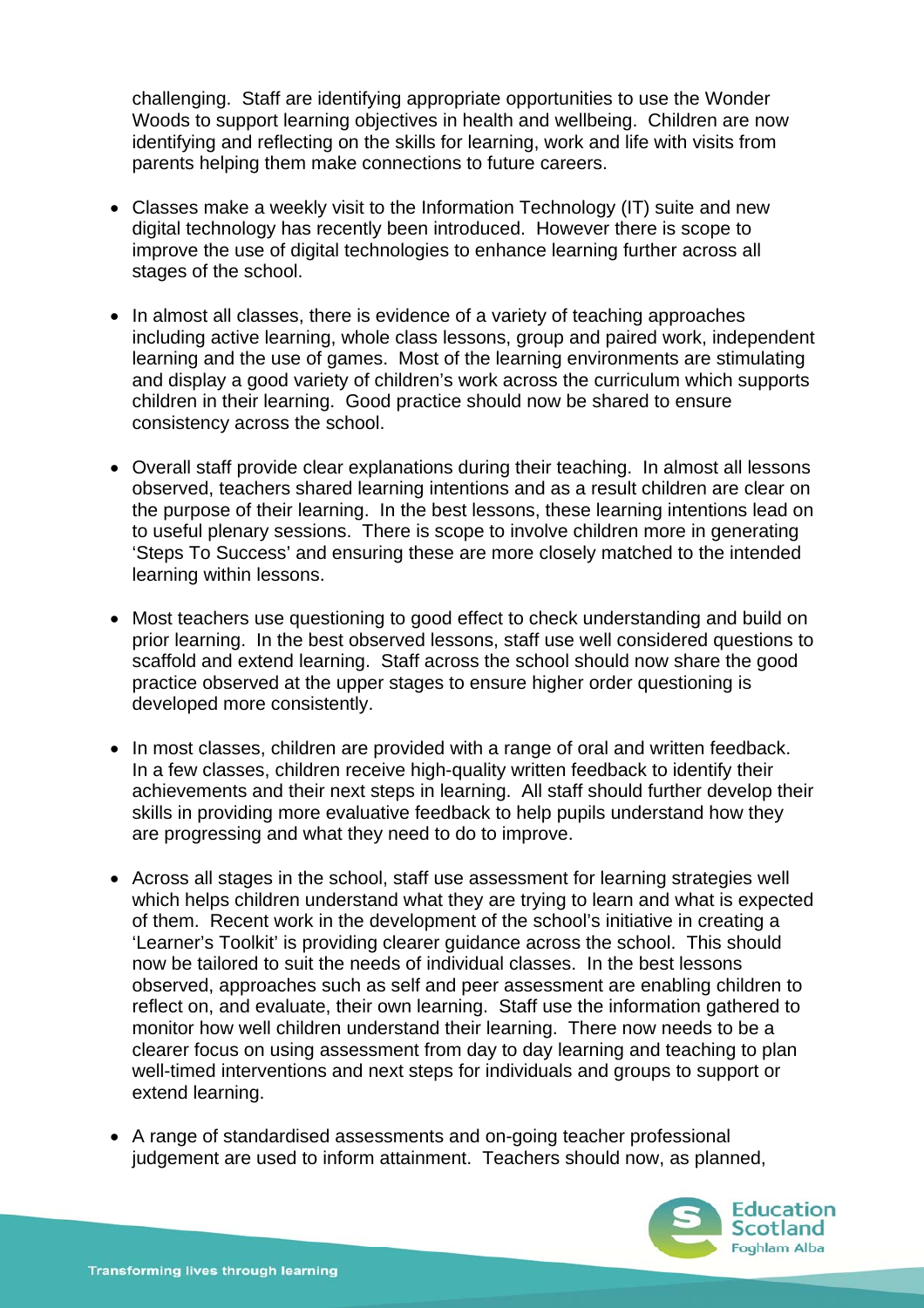engage more fully with Curriculum for Excellence benchmarks. Staff should use the benchmarks to improve and extend monitoring across all areas of the curriculum. The school should now take forward its plans to develop staff confidence in analysing and interpreting all data and help inform professional judgements and predictions about national levels of attainment.

- Staff are gaining in confidence when making professional judgements about the achievement of a level within Curriculum for Excellence for literacy and numeracy and should now use tracking meetings to increase their capacity to predict when children should be achieving a level.
- While staff engage in visits to each other's classrooms to share experience and moderate learning, they should now engage in moderation activities within and beyond the school. This should be extended to other curricular areas beyond literacy and numeracy. Staff have made a positive start with this in moderating with other schools within the local cluster.
- Staff plan collaboratively to ensure lessons are engaging and effectively resourced. Planning has been reviewed to ensure workload is proportionate and tackles bureaucracy. Planning and tracking meetings provide an opportunity for class teachers and the leadership team to discuss strategies, interventions and next steps for all pupils particularly those requiring challenge or support. Staff are sufficiently aware of which children face challenges and provide additional support. Pupil support assistants are timetabled very effectively providing a balance of direct support to individual pupils and wider support for learning.

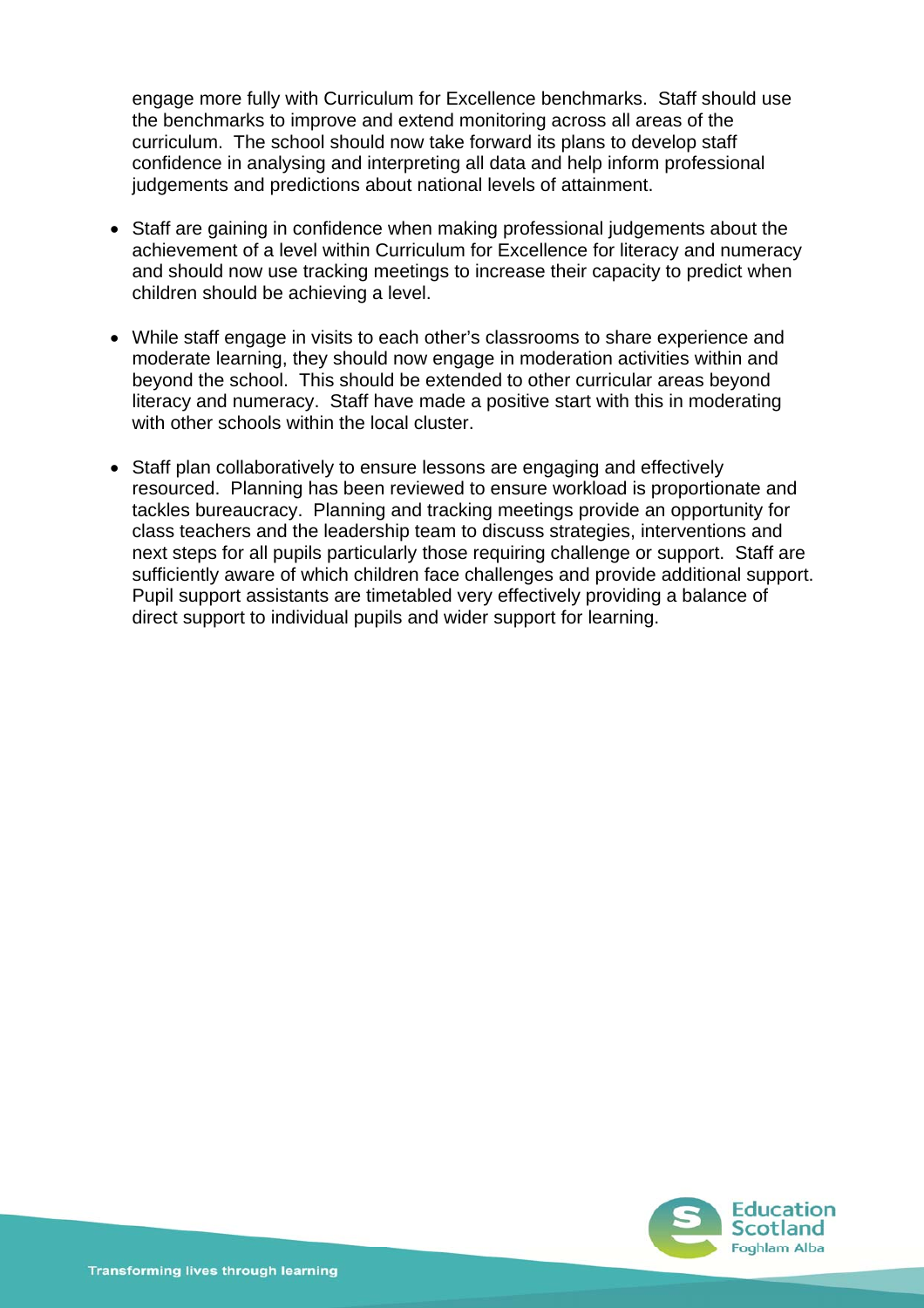#### **2.2 Curriculum: theme 2: Learning Pathways**

- Across the school, children receive a broad and balanced curriculum which gives children access to their entitlements within Curriculum for Excellence. The school is correctly revisiting its rationale for the curriculum to ensure all staff have a clearer shared understanding of what the school is trying to achieve across all contexts of learning. In doing so, the school should build further on the unique features of the Blackhall context and how this influences curriculum developments. The principles of curriculum design are evident in the work of individual classes and this work will ensure a greater cohesion in approaches to the curriculum across the school. The curriculum builds successfully in working with partners in the local community and beyond. These partnerships support the curricular activities very well.
- Children benefit from clear progressive pathways in literacy, numeracy, health and wellbeing based on the experiences and outcomes of Curriculum for Excellence. Progressive programmes, based on guidance from The City of Edinburgh Council provide suitable learning experiences across almost all other curricular areas in individual classes. Re-visiting the rationale for the curriculum will help staff develop a shared understanding about a greater continuity in approaches to skills progressions in all areas of the curriculum.
- Learning for sustainability and outdoor learning are developing well across the curriculum with children, developing a strong understanding of their environment including, for example children learning in a local forest and in the Wonder Woods.
- The school should continue to refine its curriculum allowing children to make more meaningful connections across their learning and across different curriculum areas. The continued focus on developing skills for learning, life and work and creativity will help this happen. There is scope for staff in the early years, and through soft start times at other stages, to develop further the purpose of play in meaningful contexts. Children would benefit from play that both consolidates and extends their learning of skills, knowledge and understanding across the curriculum.
- Alongside the development of the revised rationale for the curriculum, staff should consider how time is fully used on a day to day and week to week basis.
- Children benefit from a wide range of out-of-class activities such as cross-country and other sporting and musical activities.

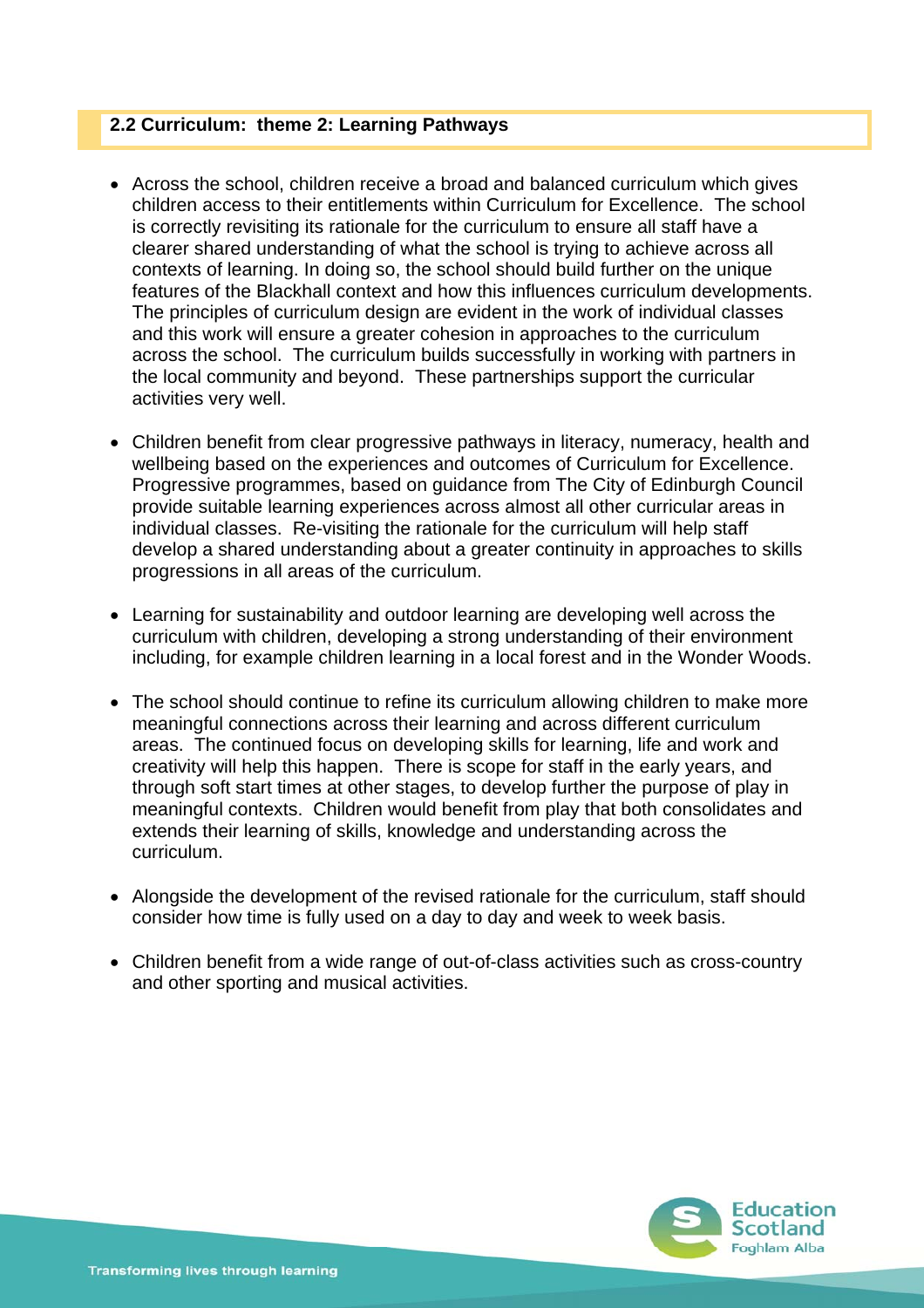## **2.1: Safeguarding**

 The school submitted self-evaluation information related to child protection and safeguarding. Inspectors discussed this information with relevant staff and where appropriate, children. In addition, inspectors examined a sample of safeguarding documentation. Areas for development have been agreed with the school and the education authority

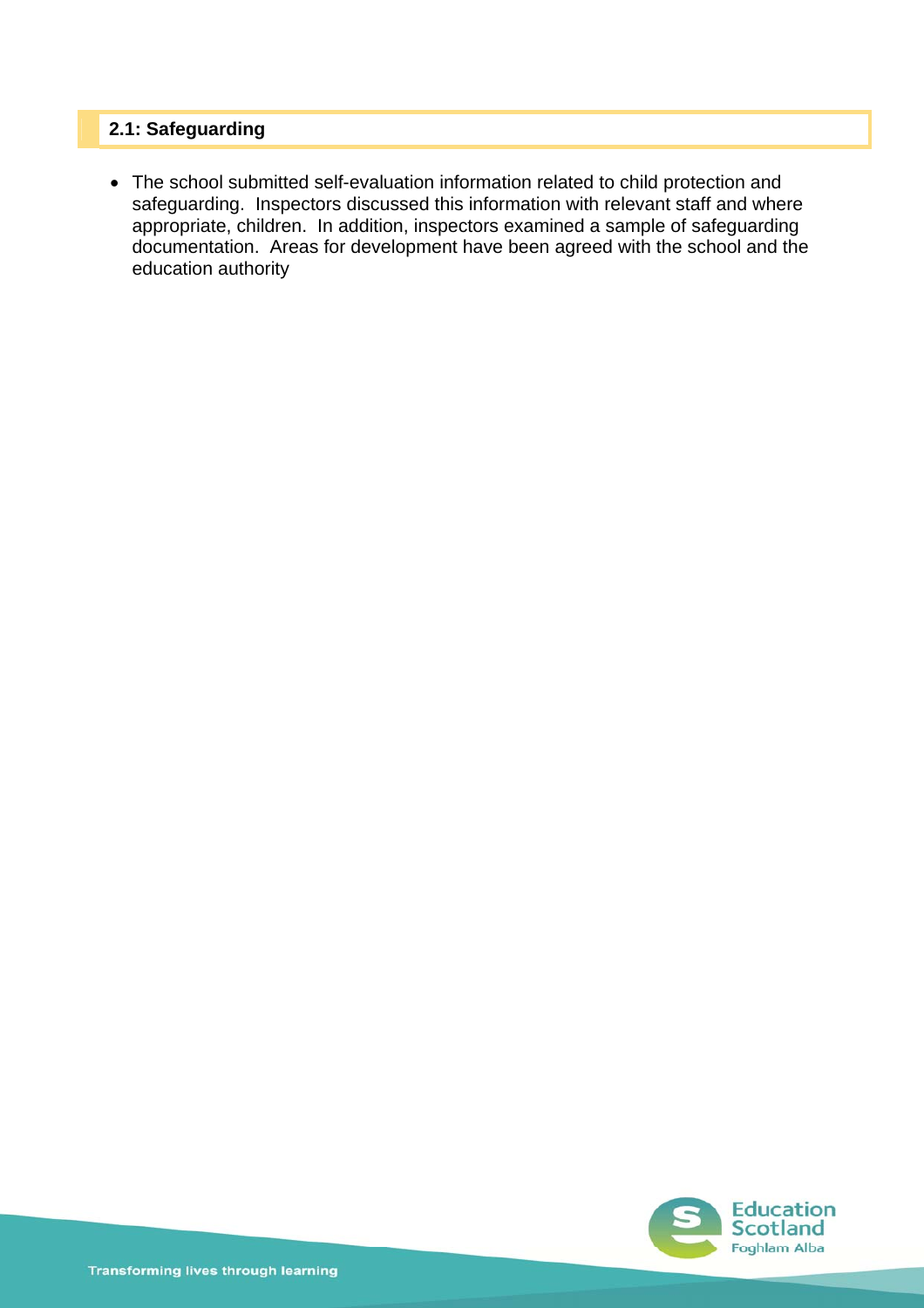| 3.1 Ensuring wellbeing, equality and inclusion | very good |
|------------------------------------------------|-----------|
|                                                |           |

This indicator focuses on the impact of the school's approach to wellbeing which underpins children and young people's ability to achieve success. It highlights the need for policies and practices to be well grounded in current legislation and a shared understanding of the value of every individual. A clear focus on ensuring wellbeing entitlements and protected characteristics supports all learners to maximise their successes and achievements. The themes are:

- *Wellbeing*
- *Fulfilment of statutory duties*
- *Inclusion and equality*
- The school's values and vision statement includes a focus on promoting wellbeing, fairness and respect for others with a strong commitment to children's rights. Strong positive relationships are evident between staff, children, parents and partner agencies. Individuals are valued, encouraged and respected. This creates a culture where children are supported to achieve and they know who to turn to if they need support. Staff understand their role in relation to wellbeing and the impact on learning for children and their families.
- Almost all children say that they feel safe and cared for in school. They identify who they would talk to if they had concerns. Staff are committed to ensuring improvements in wellbeing for children. Their work, a number of years ago, on developing planners for health and wellbeing was recognised by the education authority and adopted across schools in The City of Edinburgh Council. Teachers make very good use of the wellbeing indicators to plan teaching and learning to help children develop a clear understanding of their own wellbeing. Children understand the risks associated with social media and the importance of exercise and healthy eating. They are able to talk confidently and knowledgeably about what the wellbeing indicators mean in relation to their own wellbeing. For example, they can talk about when they feel safe, included and achieving. Children have a good understanding of resilience and the strategies they can use to developing their own resilience.
- Staff have developed innovative approaches like 'I can make a difference', 'Blackhall buzz' and 'Bingo Ball' to help them listen to and taking account of pupils' views. As a result, children have very good opportunities to be active participants in the life of the school. In addition, the class wellbeing representatives take good responsibility for ensuring that pupils' voices are a meaningful part of developments in the school, including the recent development of the school grounds.
- The school has very good procedures in place for supporting children's learning. Staff are committed to improving outcomes for children and supporting their learning. They know children well and have a good understanding of their strengths, family circumstances and support needs. They identify individual children's needs appropriately and put support in place to meet these needs. The staged intervention approach is used very well to consider the needs of children and identify appropriate interventions and support.

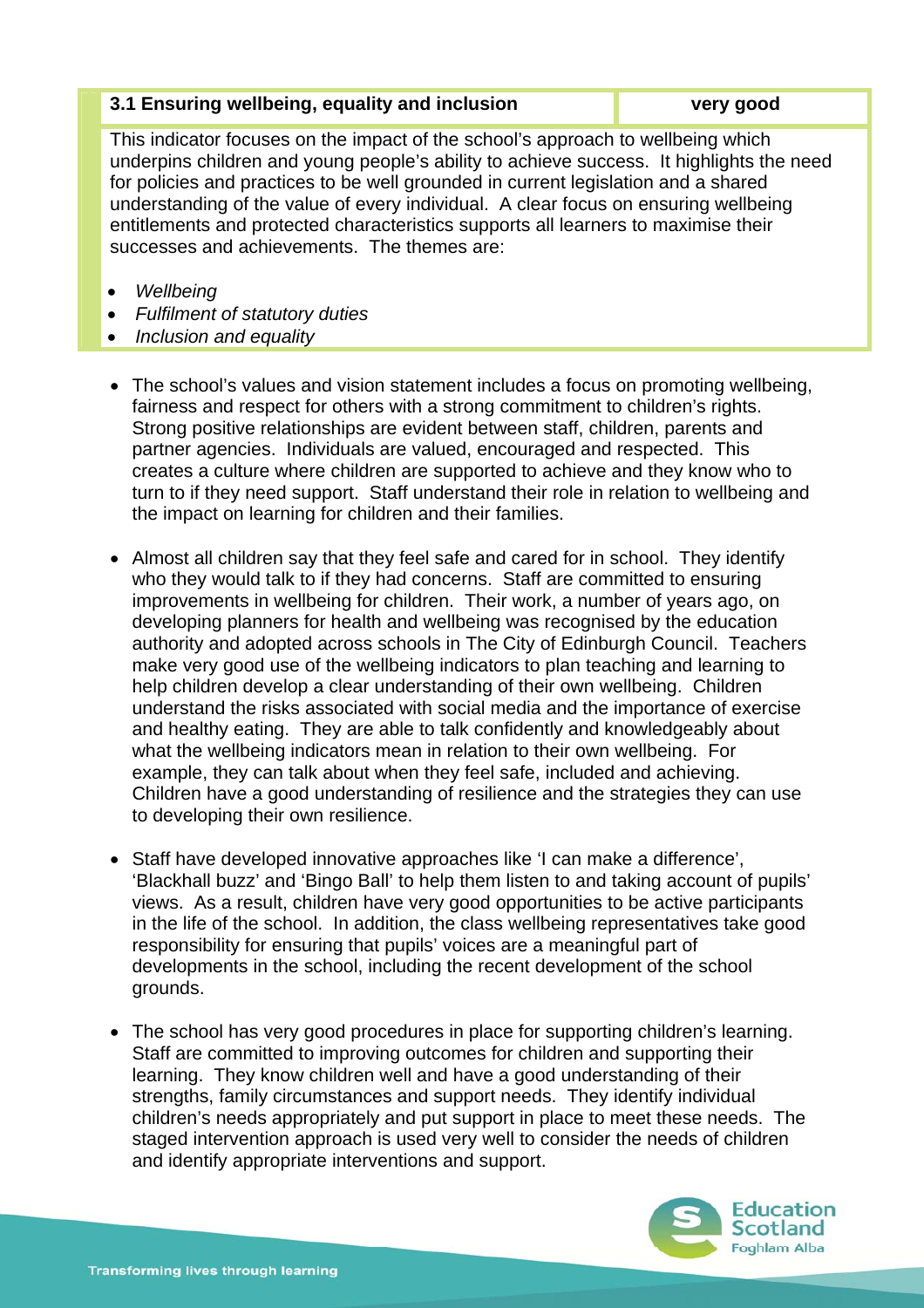- The support for learning team works in close partnership with classroom teachers to identify and provide a range of additional support for children and staff. This includes regular consultation about planning to meet children's needs, assessment of needs, and the provision of additional resources and training. Children receive additional support in their own class from pupil support assistants (PSAs) and the support for learning teacher. In addition, a small number of children receive direct support for their learning individually and in groups outwith their classroom. Staff should continue to monitor the time given to this form of direct support to ensure that this does not become the prime means of helping children to learn. PSAs support children very well in class, and through a range of specific skills programmes. They have benefitted from a range training to help them support children.
- Children benefit from the school's inclusive environment where they have equal opportunities to learn and participate in wider activities. The school's work towards developing children's rights is resulting in a very good understanding of equality and diversity. The school continues to develop strategies, including a plan for the Pupil Equity Fund, to ensure that there are improvements to attainment and achievement for children and families facing a range of challenges. A range of partners is well engaged in supporting the school's strategies for these children and families.
- The school and partner agencies follow local and national guidance in terms of implementing GIRFEC requirements to identify, plan and review children's needs. A small number of children with additional support needs have an individual education plan (IEP) which is reviewed regularly. Pastoral transitions are well planned and there is enhanced transition for children with additional support needs. A wide range of partners support this work to very good effect.
- The school has very good understanding of its statutory duties. All children have two hours of physical activity each week and the school provides appropriately for religious observance.

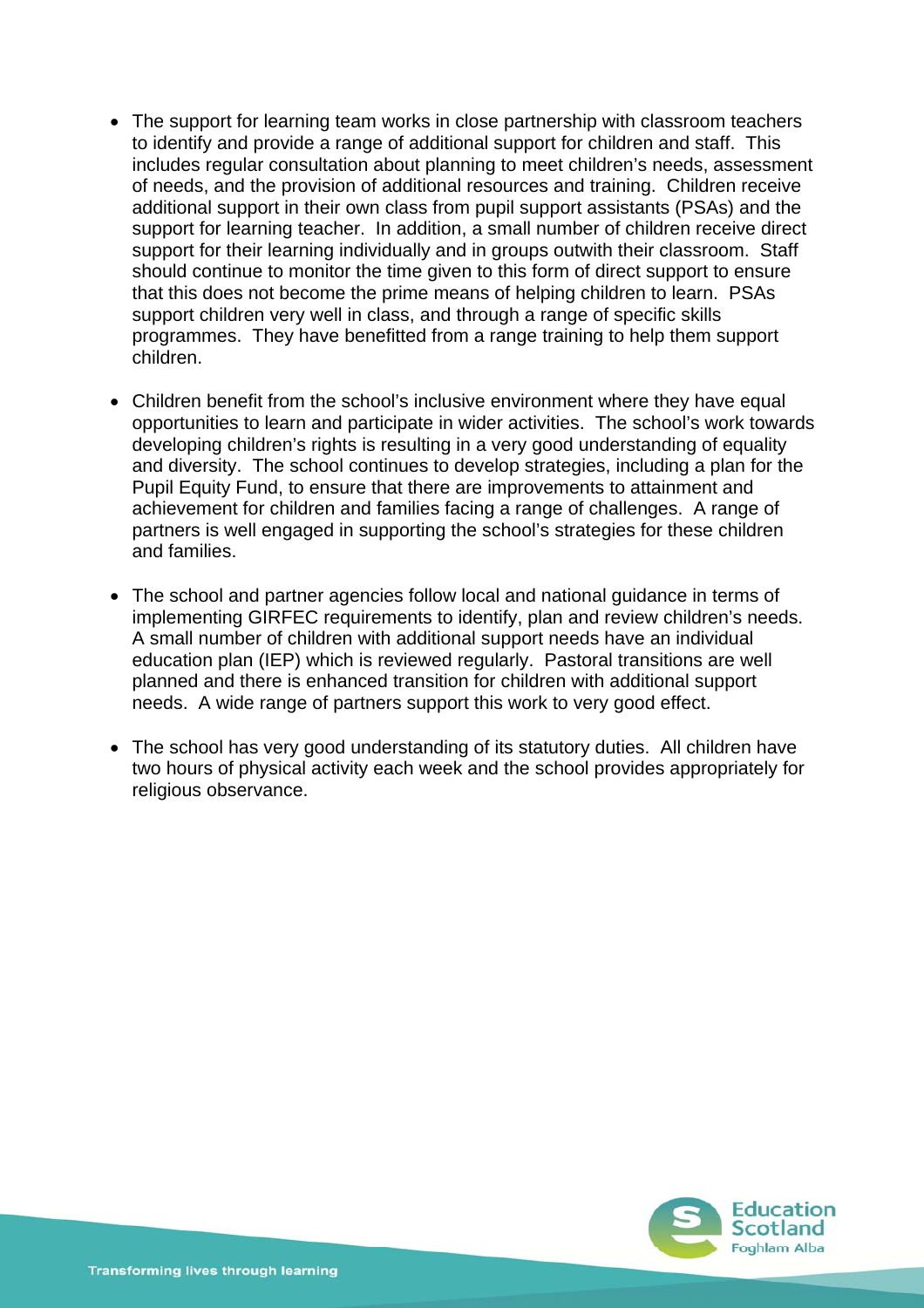#### **3.2 Raising attainment and achievement in the same very good very good**

This indicator focuses on the school's success in achieving the best possible outcomes for all learners. Success is measured in attainment across all areas of the curriculum and through the school's ability to demonstrate learners' achievements in relation to skills and attributes. Continuous improvement or sustained high standards over time is a key feature of this indicator. The themes are:

- *Attainment in literacy and numeracy*
- *Attainment over time*
- *Overall quality of learners' achievement*
- *Equity for all learners*

#### **Attainment in Literacy and Numeracy:**

 Overall, children's attainment, including those with additional support needs, in English language and literacy and in mathematics and numeracy is very good. Classroom observations, with children and staff during the course of inspection supported this evidence well. In response to data scrutiny on performance over time, progressive and consistent programmes have been developed for literacy and numeracy and as a result, attainment is rising. Tracking of children's progress has been reviewed to focus on increased expectations of pace and challenge in literacy and numeracy. Where there is a risk of attainment slipping, staff take appropriate and prompt action. However, the school now needs to apply more rigour to this process.

#### **Overall progress in Literacy:**

- Overall children's progress in literacy is very good.
- In listening and talking most children achieve the early level by the end P1. By the end of P4 most achieve the first level and by the end of P7 most achieve the second level. In reading, most children achieve the early level by the end of P1, most achieve the first level by the end of P4 and most achieve the second level by the end of P7. In writing most children achieve early level by the end of P1, most achieve the first level by the end of P4 and most achieve the second level by the end P7. The school now needs to ensure it provides more challenging learning for children who exceed the expected.

#### **Listening and Talking:**

- Overall, children are developing and applying skills in listening and talking across their learning very well.
- Almost all children are articulate, speak confidently and with enthusiasm. All children listen attentively to their teachers instructions. They are respectful when listening to presentations by their peers and offer helpful feedback. At the second level, children are able to differentiate well between opinion and fact and can create an informed view based on available information.
- Children across the school are developing their skills in interacting with others through e.g., class presentations and co-operative group work. They do this very well.
- At the early level, most children can respond to instructions and ask questions which demonstrate understanding related to their learning. By the first level, most children are demonstrating that they can ask and respond to questioning and can identify key ideas well within spoken texts including digital and audio visual texts.

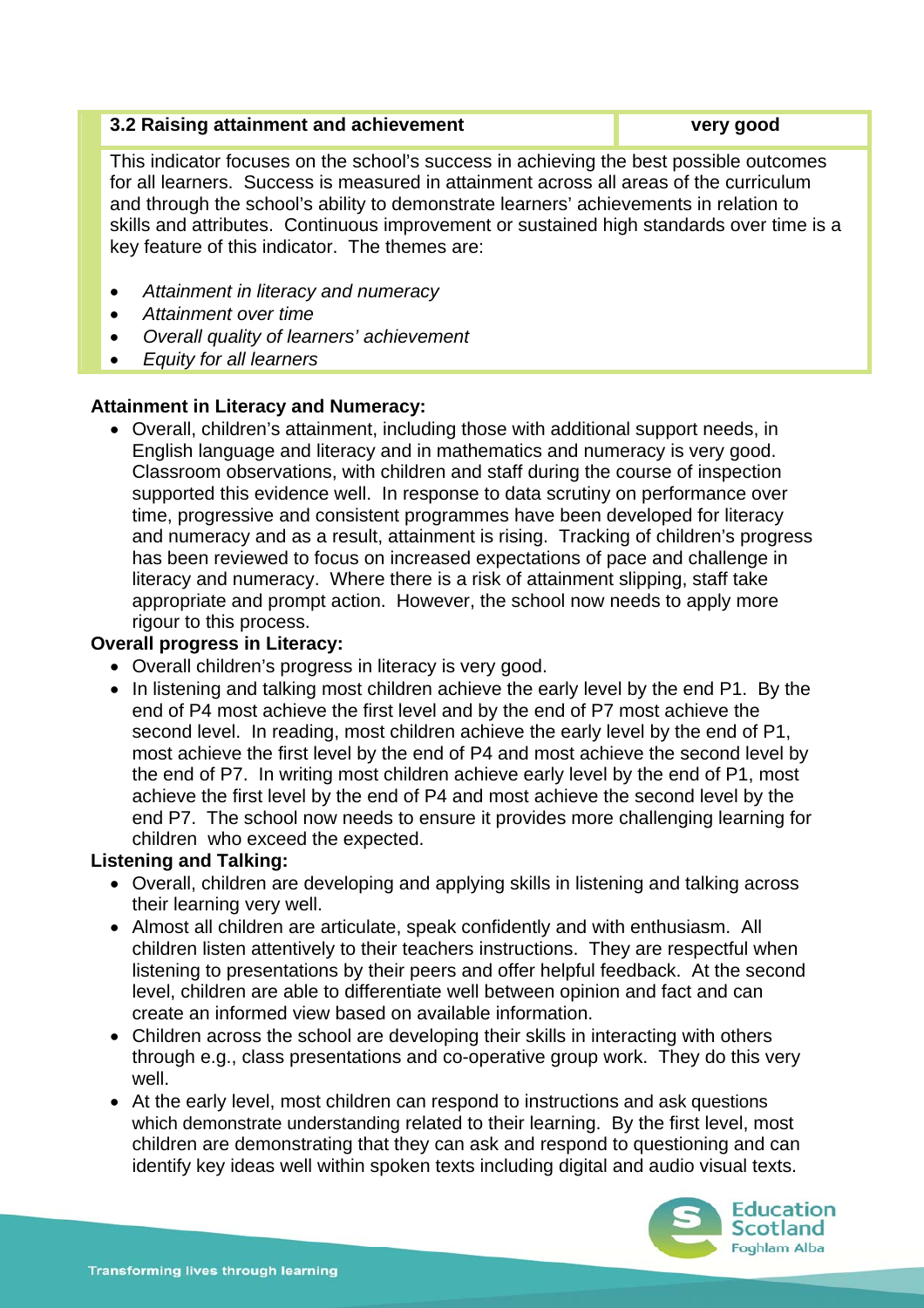At the second level, the development of higher order thinking skills in P7 is an example of very good practice.

### **Reading:**

- Across the school, a very high standard of reading is evident in all classes. Staff provide a variety of opportunities to analyse texts, study characterization and extend vocabulary work and comprehension.
- Children working at the early level are developing their phonic skills very well following a structured programme. They can sound out and blend words, apply skills and use fun games to practice their letters words and phrases. However, a few children in P1 who show confidence in diagraphs and blends would benefit from further challenge.
- Children working at the first level enjoy reading aloud and can talk confidently about books they are reading. Across the school, children participate in useful paired and individual reading activities. When reading aloud almost all children do so clearly and with expression beyond their age. In P4, children are very confident in explaining preference of authors and can confidently contribute to discussions about characters and ideas related to the text.
- By the second level children's enjoyment of reading is evident. Almost all children are able to use their knowledge of language to read unfamiliar texts for pleasure. For example, children in P7 are reading Anthony Horowitz texts.
- Across all levels, the approach to skills development in reading is a key strength of the school and, as a result, children are able to talk confidently about their own skills. Almost all children engage well with a range of texts across learning and are selecting texts for their personal reading using different strategies and for different purposes. Almost all children are able to identify key information from texts for a range of different purposes.

### **Writing:**

- Writing across the school is of a very high standard and children are making very good progress. Development work this session on criteria for assessment is having a positive impact on progress which is tracked systematically. Guidance is given to staff on the skills to be developed and overtaken. Staff now need to develop their moderation practices further to ensure that all tracking information gathered is robust. There are examples of very effective feedback offered in the upper school; however, a consistent approach to giving feedback is needed across every class to improve children's progress in writing further.
- Expectations around presentation of writing are consistently high.
- The teaching of spelling is structured giving opportunities to use and apply knowledge of phonics and spelling strategies in a range of contexts. Children respond well to this and are making good progress with their spelling
- At the early level, children are able to use a range of technical skills, including using capital letters and full stops. They are confident in forming letters and use sounds to form simple sounds and letters very well. Children are able to write at length and for a variety of different purposes.
- At the first level, most children are capable of writing pieces which are imaginative, informative, describe a set of instructions or contain a persuasive argument. Almost all are using appropriate vocabulary for specific purposes when creating their own texts across a range of genres. Children are applying skills effectively through independent pieces of writing and work through the process of writing including planning, drafting and editing.
- Almost all children working at the second level use appropriate vocabulary to

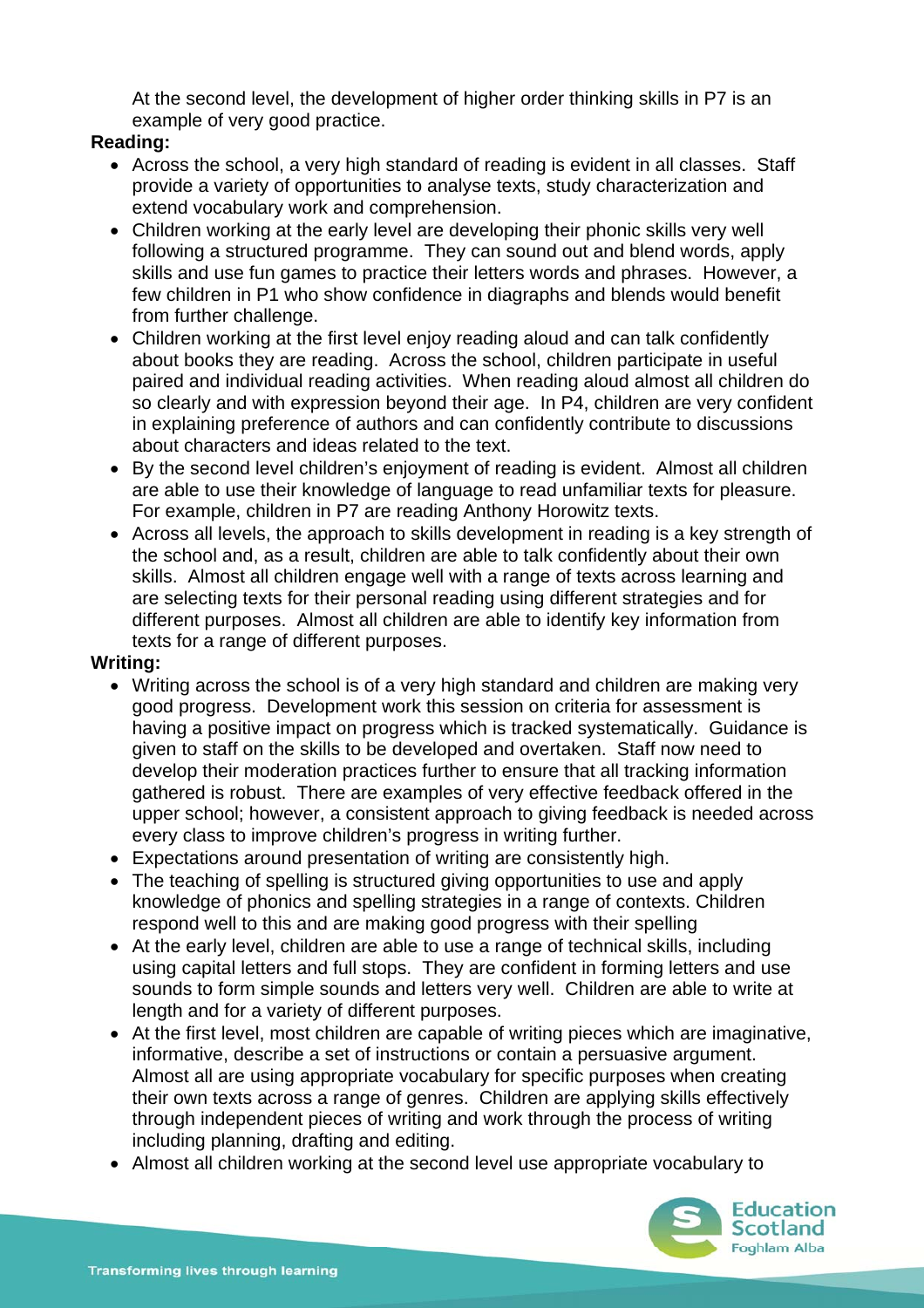convey thoughts and feelings when developing characters and settings. There is evidence of very strong pieces of independent writing where children are writing at length across a range of genres and styles. They incorporate writing techniques such as personification very well to enhance their writing. Staff should now consider the pace of learning and level of challenge for those children who are progressing confidently through their targets.

 At all stages, children have a good understanding of the tools they need for writing, for example, they know about appropriate punctuation, spelling and have a sound knowledge of parts of speech.

#### **Attainment in numeracy and mathematics**

- Attainment in numeracy and maths is very good.
- According to the school, almost all children achieve the early level by the end of P1, the first level by the end of P4 and most children achieve the second level by the end of P7. The school has correctly identified scope for a number of children to attain these levels earlier. Staff have introduced an approach to flexible grouping in most classes, however the school now needs to develop progressive levels of challenge in tasks related to development of skills. This will ensure all children learn at an appropriate pace and that expectations of what children can achieve remain high. Together with the consistent focus on the development of mental agility through the existing SEAL programme, children's understanding of number and number processes will continue to be developed. Children in most classes are given opportunities to revisit taught concepts and deepen their learning.

#### **Number, Money and Measurement**

- Across the school, almost all children show strength in understanding number processes, developing an increasingly sound understanding of the number system and place value as they progress through the school. By the end of the early level, almost all children are able to count with confidence, work on simple addition and subtraction and are confident in counting forwards and backwards within 100. By the end of first level, almost all children are confident in multiplying by 2,3, 5, 10 and display a good understanding of place value. By the end of second level, most children are demonstrating their knowledge of fractions, decimal fractions and percentages and use these skills in real-life scenarios. Children across the school are confident in explaining the strategies they are using for mental calculation as appropriate to their stage.
- As they progress through the school, children are becoming increasingly more confident in identifying and using coins and notes. Across all levels there are a number of opportunities provided to develop skills in this area and apply to activities linked to the life of the school.
- As children move through the school, most are confident and accurate in measuring and estimating using a range of standard units. They are able to select the relevant instruments and units to measure length, weight and capacity. At the second level most children can calculate perimeter, surface area and volume using real-life contexts.

#### **Shape, position and movement:**

 Almost all children at the early level are able to identify 2D shapes. At the first level almost all children confidently named 2D shapes and 3D objects and are able to discuss properties such as face, edge, angles. At second level most children are confident when measuring angles.

#### **Information handling:**

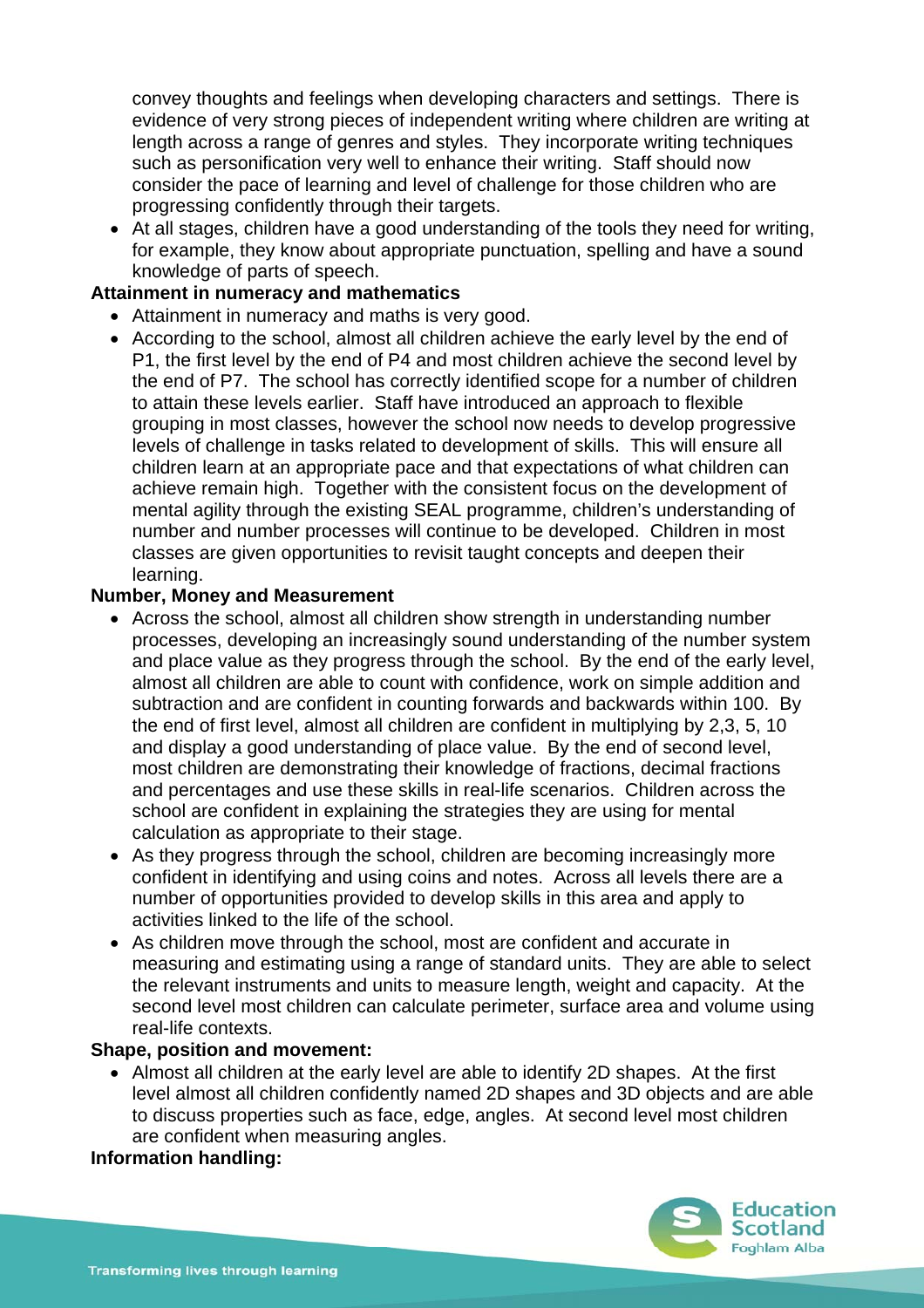- Across the school most children are gathering and presenting data in a range of forms appropriate to their ability and linked to the learning context which also provides opportunities for collaborative approaches. This allows children to demonstrate their understanding and explain their thinking to others.
- Children in the upper stages could demonstrate problem solving skills and strategies within real life contexts involving local bus timetables and the planning of a school excursion.

#### **Attainment over time:**

- Over the last three years, whilst trends in attainment have been variable, data for the early and first levels in June 2016 indicates a significant rise in attainment in literacy and numeracy. At the second level attainment in literacy and numeracy has improved. Recent strategies combined with improved approaches to teaching have shown positive impact on children's levels of attainment. Inspection evidence suggests that many children may be performing above the attainment figures provided by the school.
- The school needs to ensure that its strategy to raise attainment supports more consistent progress through Curriculum for Excellence levels across the curriculum.

#### **Broad General Education**

- At all stages, children are achieving well across the broad general education. Examples include –
- Children are developing a very good understanding of sustainability and how to look after the outdoor environment. They are developing very good skills through learning in a local forest and in the Wonder Woods within the school environment.
- In all classes, children are attaining very well in physical education and rise to the high standards set by staff.
- Children skills in science are developing well. They are able to talk knowledgeably about their work on STEM and their whole-school visit to the Glasgow Science Centre.
- At most stages, children are developing good skills in the expressive arts, for example, how they can use drama to express their emotions. Across the school, there are many examples of good-quality art work in a variety of styles and genres. Children are able to use the work of famous artists as a stimulus for their own work.
- The school is aware that in order to improve further all children's skills across all subjects there is need to improve consistency in approach from stage to stage. Staff should build on the best practise already in the school to ensure that all subjects have clear progressive pathways which allow children to build on their prior learning. This should be achieved within the school's work on revisiting its rationale for the curriculum.

#### **Equity for all Learners:**

 Children at risk of missing out are supported very well, e.g. the school athletics club ensures that all children have the opportunity and are encouraged to participate. The school has produced a comprehensive plan for the Pupil Equity Fund closely linked to the School Improvement Plan to meet the needs of vulnerable children or those who may be disadvantaged in their learning. The tracking and monitoring system ensures that any barriers to children's learning and achievement are identified and rigorous interventions put in place. There is now a need to develop this approach to ensure the needs of more able children are always met.

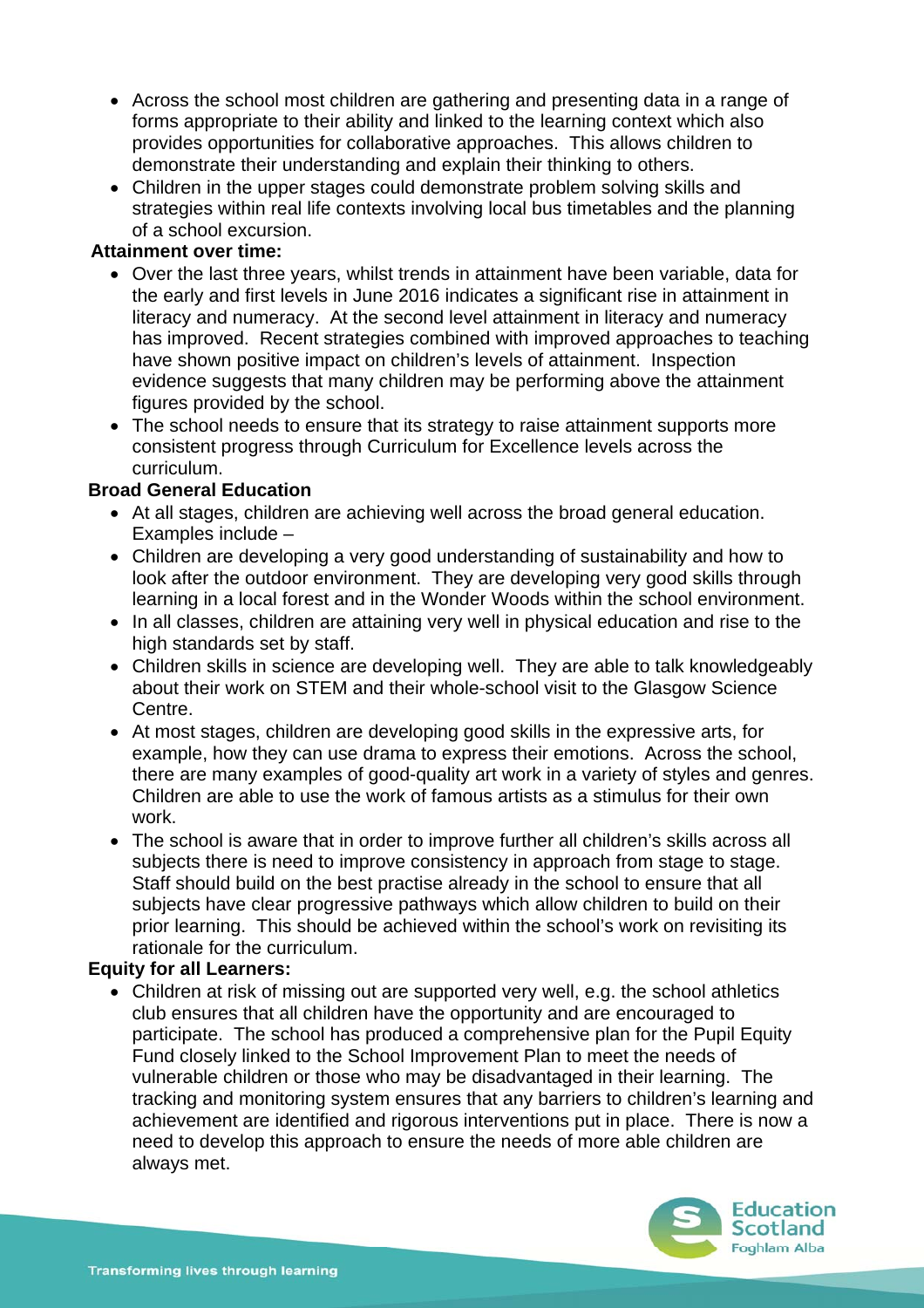#### **Overall quality of leaners' achievements**

- Throughout the school children experience a wide range of opportunities to help them develop confidence and self-esteem and this enables them to develop their personal interests further.
- Children's achievements are recognised and celebrated in newsletters, on the school website, through 'Blackhall Buzz' and at weekly 'Star of The week' assemblies. Children are taking ownership of their own learning through the use of learning logs which also record their achievements in and out of school.
- Children across the school are gaining important leadership skills and gaining confidence in sport through being involved in Edinburgh City Sports Programme. Children benefit from participation in a range of after school clubs which include athletics, cross country, football, drama, dance and knitting.
- Children are developing skills for life such as citizenship and leadership and enthusiastically take on responsibilities such as BFG buddies, house captains, class helpers, book club etc. These skills are further developed through the school's participation in Rights Respecting Schools and Eco Schools (going for 5th Flag). Children in P6 and P7 gaining further confidence in the citizenship and leadership skills and attributes that are being developed through the school's participation in the Jass Programme.
- Primary 7 children benefit from a week of residential experience at Dalguise Outdoor Centre.

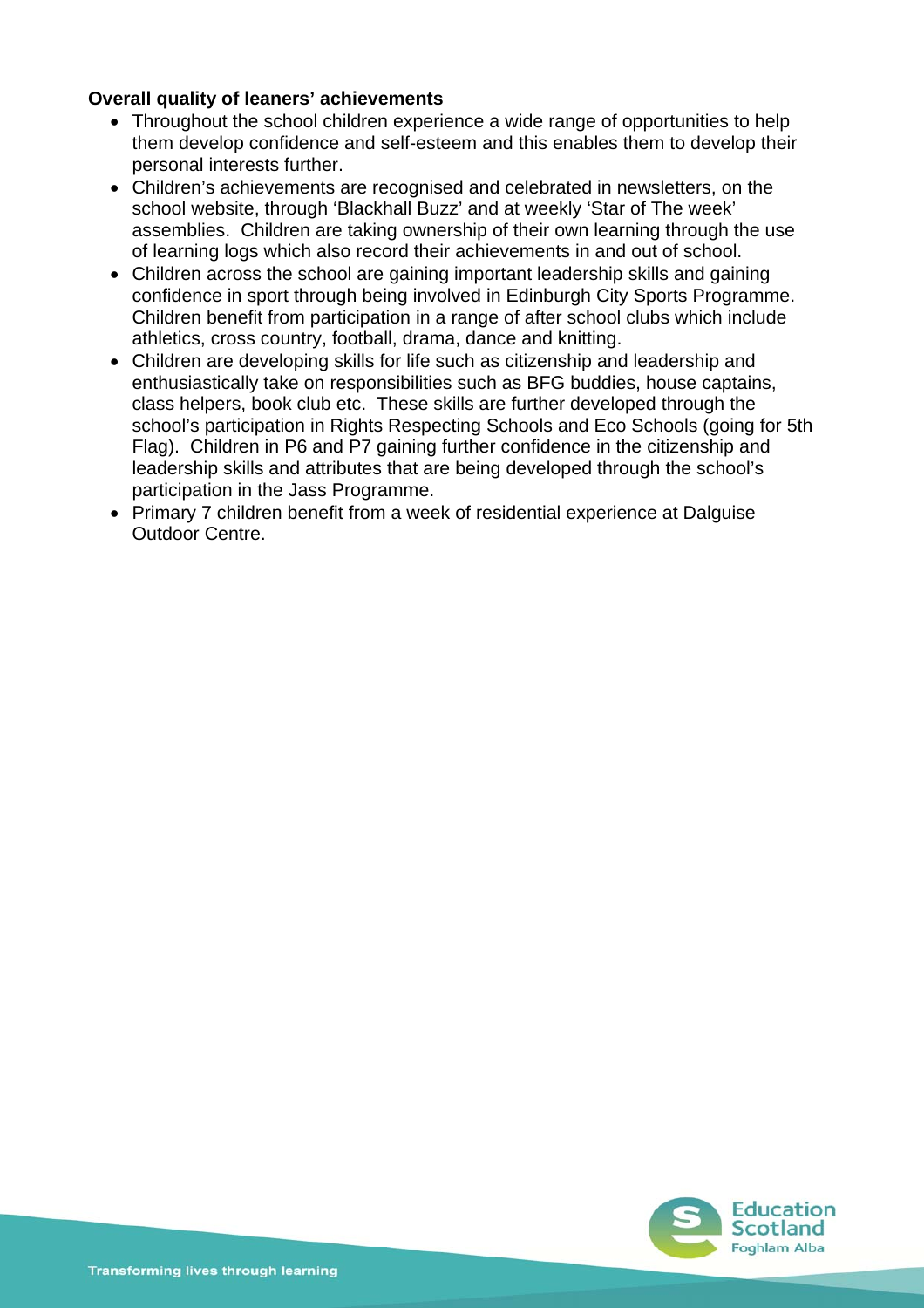#### **School choice of QI Partnerships**

- **Theme 1-The development and promotion of partnerships**
- **Theme 2 Collaborative learning and improvement**
- **Theme 3 Impact on learners**

*Suggested word count (dependent of number of themes)* 

- The school has very successfully established a wide range of partnerships throughout the local community. These positive partnerships have enhanced outcomes for children. For example, the collaborative work with Earth Calling has developed children's understanding of sustainability and children have benefitted from the impressive and imaginative renovation of the school grounds and the 'Wonder Woods'. There are close working relationship with schools in the learning cluster, Blackhall partnership nursery and a number of local special schools which ensure that children experience positive transitions through their learning journey.
- The school works very well with parents and partners in the local community to support children's learning. Regular newsletters and updates on the website are produced by the school. Workshop sessions on the curriculum give parents the added knowledge to better support their children at home. An example of this is the recent curriculum workshop which older children helped organise.
- The Parent Council and Parent Staff Association play a very active part in the life of the school and support the school through providing extra funding, and supporting and organising events such as the autumn and Christmas Fair and the recent Eco-Fair. The provision of funds for sports equipment and to help develop an outdoor classroom in the form of the Wonder Woods are examples of where parents have given extremely effective support to the school.
- The Parent Council has responded very well to the local authority's approaches to closing the poverty gap across the city. Members of the Parent Council have undertaken training on the authority's strategies to close the poverty gap and now intend to work closely with the school to develop a Blackhall approach which could help families who may be facing financial difficulties.
- The varied partnerships are based on shared values, mutual respect, strong relationships and sharing of expertise to improve outcomes for children. As partners come from differing backgrounds and have a range of reasons for being involved with the school, there are few obvious opportunities for regular meetings or collaboration between the partners. The further growth and promotion of partnerships could be enhanced by evaluating the impact of partnerships on learners and developing a more strategic overview.

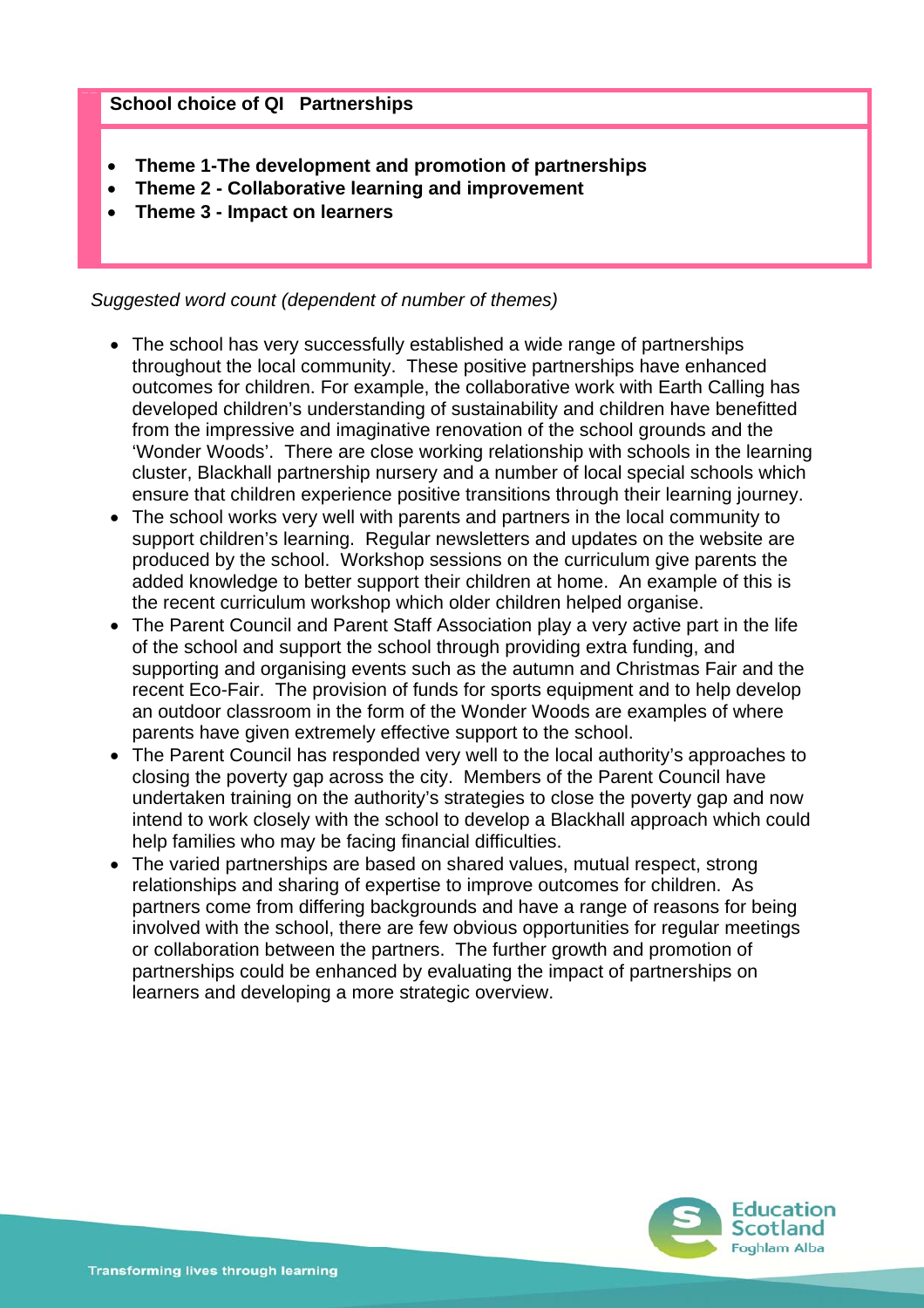# **Particular strengths of the school**

- Articulate, confident and happy children who thrive in the nurturing environment provided by staff. Children are enthusiastic, motivated and respond well to opportunities provided by the school.
- The effective leadership of the acting headteacher, together with the teamwork of the enthusiastic staff in securing school improvement and positive outcomes for children.
- The strong partnerships with parents, partners and the wider community to create an enriching learning environment for children.
- The inclusive approach in how the school promotes children's wellbeing, rights and resilience.
- Recently-introduced approaches to the development of literacy skills.

The following areas for improvement were identified and discussed with the headteacher and a representative from The City of Edinburgh Council:

- As planned, the school should continue to develop a clear rationale for the curriculum based on the unique context of the school.
- Continue to develop approaches to assessing, monitoring and tracking of children's progress in order to improve pace and challenge in children's learning.

### **What happens at the end of the inspection?**

We are confident that the school has the capacity to continue to improve and so we will make no more visits in connection with this inspection. The City of Edinburgh Council will inform parents/carers about the school's progress as part of its arrangements for reporting on the quality of its schools.

**Education Scotland**  Denholm House Almondvale Business Park Almondvale Way Livingston EH54 6GA

- **T** +44 (0)131 244 4330
- **E** enquiries@educationscotland.gov.uk

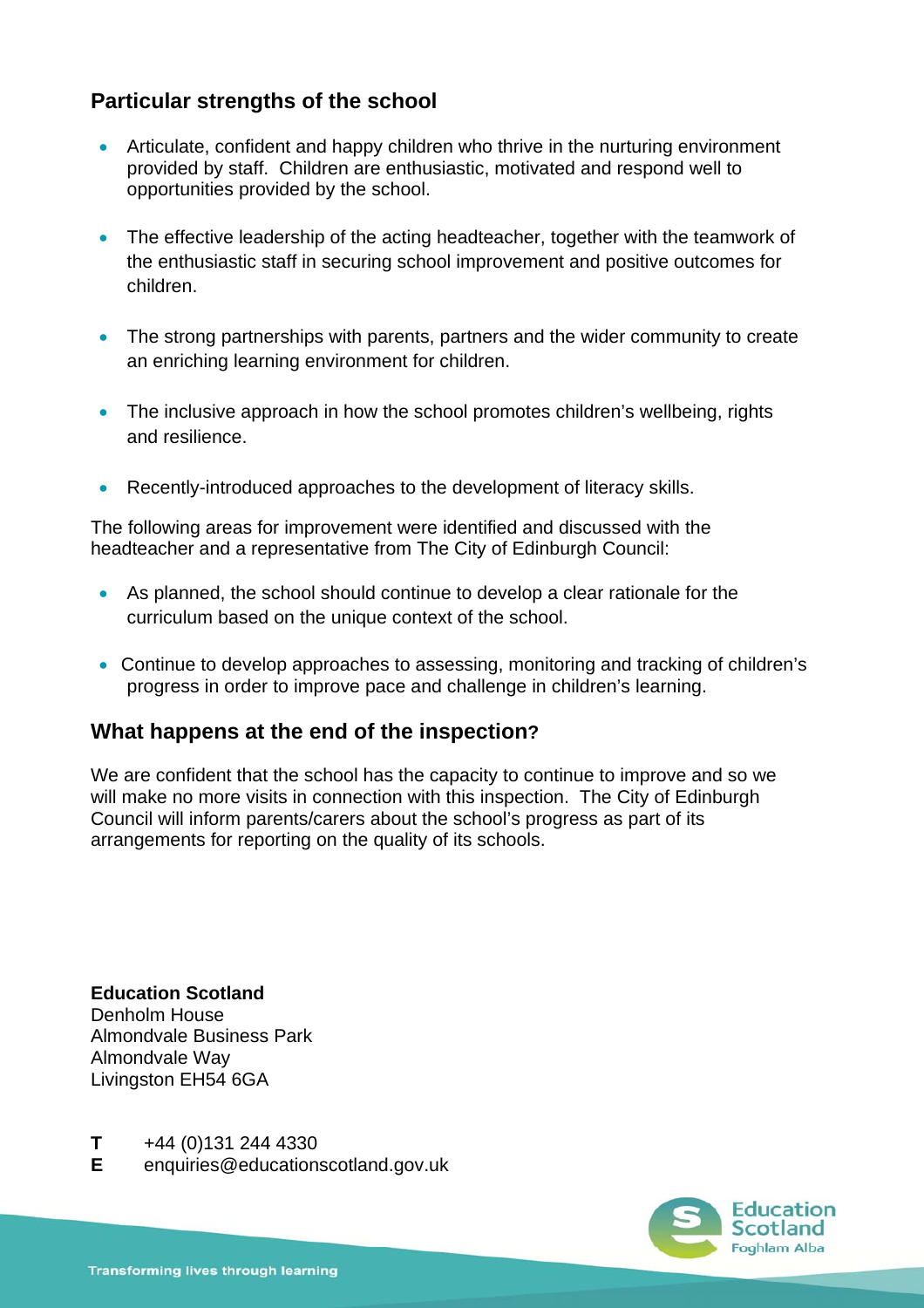#### **www.education.gov.scot**

#### © Crown Copyright, 2017

You may re-use this information (excluding images and logos) free of charge in any format or medium, under the terms of the Open Government Licence providing that it is reproduced accurately and not in a misleading context. The material must be acknowledged as Education Scotland copyright and the document title specified.

To view this licence, visit http://nationalarchives.gov.uk/doc/open-government-licence or e-mail: psi@nationalarchives.gsi.gov.uk

Where we have identified any third party copyright information you will need to obtain permission from the copyright holders concerned.

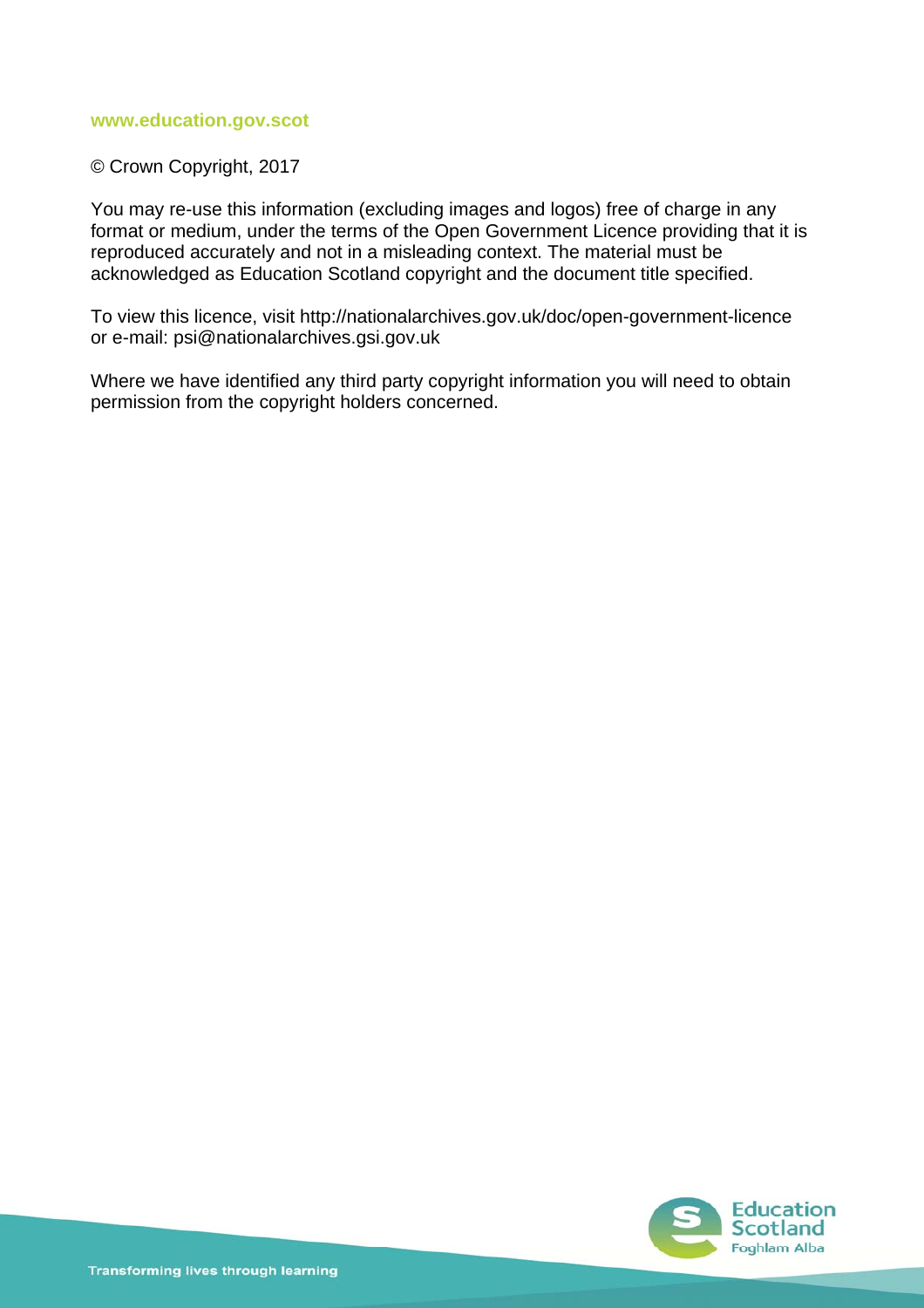# **Appendix 3**

## **Blackhall Primary School Follow Through Report August 2019**

In September 2017, Education Scotland published a letter following the inspection visit to Blackhall Primary School. The letter set out two areas for improvement which were agreed with the school and City of Edinburgh Council. Recently, an Education Authority Team visited the school to assess the extent to which the school was continuing to develop the quality of its education including the areas identified for improvement.

 This report tells you about the quality of education provided by the school since the inspection. It also comments on the progress made in the agreed areas for improvement.

During the follow through we talked to children and worked closely with the headteacher and staff. We looked at particular areas that had been identified in the original inspection. As a result, we were able to find out about the progress the school has made and how well this is supporting children's learning and achievements. This follow through sets out what we found.

### **As planned, the school should continue to develop a clear rationale for the curriculum based on the unique context of the school.**

A clear shared vision for the school has been developed in consultation with staff, pupils and parents. This reflects the aspiration of the whole school community to improve outcomes for learners across the four contexts for learning. The staff have a clear understanding of the social, economic and cultural context of the local community and have used this knowledge to shape the vision for the school. Staff are beginning to embed this vision into the life of the school and plan to link this work with their new Positive Relationships Policy.

All staff have been consulted on the development of a new curriculum rationale which will be underpinned by the shared values of the school community. Staff clearly understand how the curriculum should be shaped by the uniqueness of the setting.

The school is continuing to develop the wider curriculum to ensure creative and innovative approaches to learning and teaching. Science is now being taught discreetly with clear progression pathways and links made with the secondary school. This has given children more engaging, relevant and motivating experiences. Staff are aware of the importance of developing skills for learning, life and work. They have identified skills linking to literacy and numeracy and have plans to develop this across the wider curriculum.

## **Continue to develop approaches to assessing, monitoring and tracking of children's progress in order to improve pace and challenge in children's learning.**

The school has worked hard to develop their approaches to planning, monitoring and assessing children's learning. The approach used has been collaborative, with staff